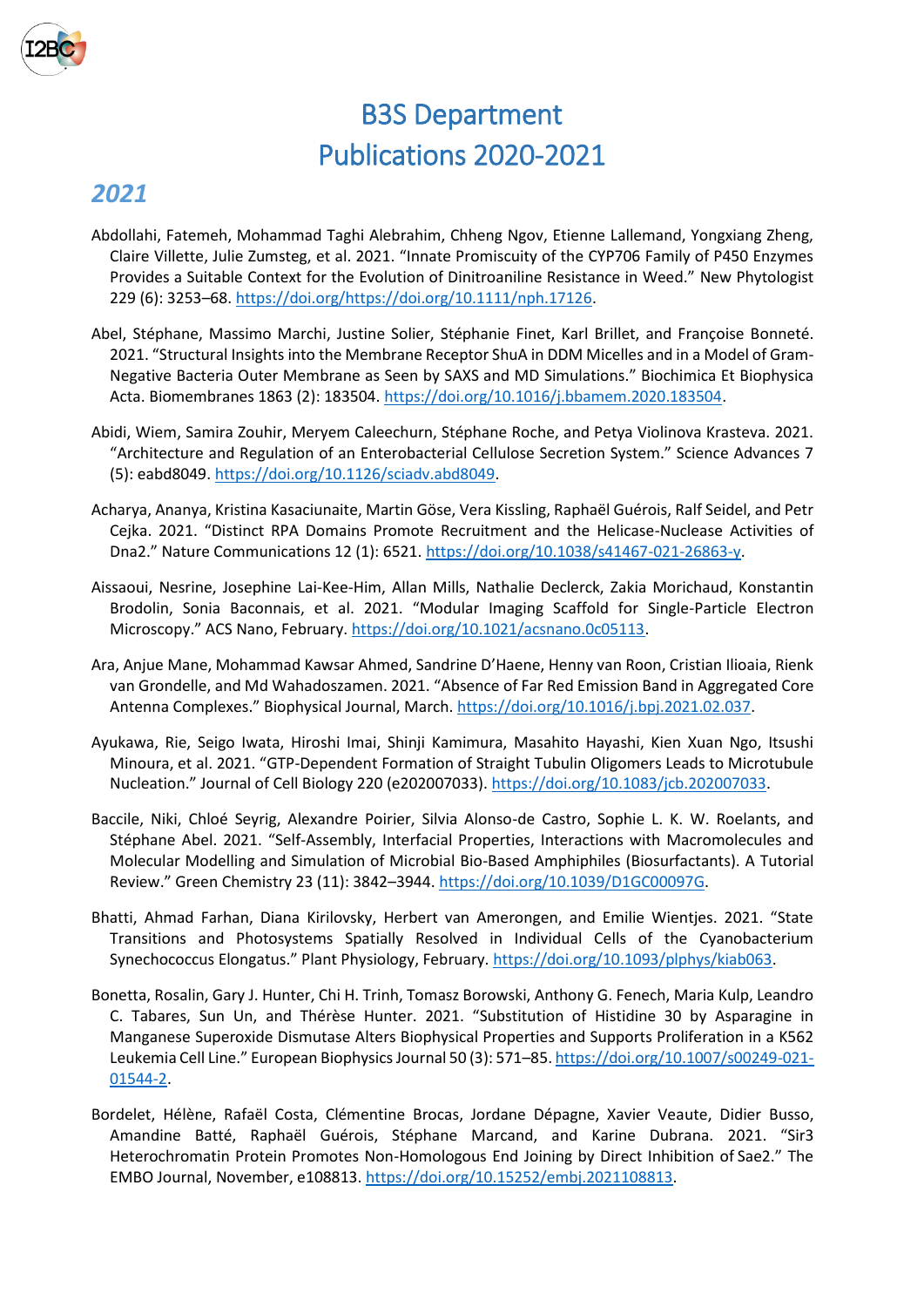

- Boulard, Yves, and Stéphane Bressanelli. 2021. "Recapitulating Trafficking of Nucleosides Into the Active Site of Polymerases of RNA Viruses: The Challenge and the Prize." Frontiers in Medical Technology 3. [https://www.frontiersin.org/article/10.3389/fmedt.2021.705875.](https://www.frontiersin.org/article/10.3389/fmedt.2021.705875)
- Boussac, Alain, Julien Sellés, Marion Hamon, and Miwa Sugiura. 2021. "Properties of Photosystem II Lacking the PsbJ Subunit." Photosynthesis Research, October. [https://doi.org/10.1007/s11120-021-](https://doi.org/10.1007/s11120-021-00880-w) [00880-w.](https://doi.org/10.1007/s11120-021-00880-w)
- Chaker, Ziyad, Pierre Chervy, Yves Boulard, Stéphane Bressanelli, Pascal Retailleau, Maité Paternostre, and Thibault Charpentier. 2021. "Systematic Method for the Exploration, Representation, and Classification of the Diphenylalanine Solvatomorphic Space." The Journal of Physical Chemistry. B 125 (33): 9454–66. [https://doi.org/10.1021/acs.jpcb.1c04203.](https://doi.org/10.1021/acs.jpcb.1c04203)
- Cumpstey, Andrew F., Anna D. Clark, Jérôme Santolini, Alan A. Jackson, and Martin Feelisch. 2021. "COVID-19: A Redox Disease-What a Stress Pandemic Can Teach Us About Resilience and What We May Learn from the Reactive Species Interactome About Its Treatment." Antioxidants & Redox Signaling, June[. https://doi.org/10.1089/ars.2021.0017.](https://doi.org/10.1089/ars.2021.0017)
- Dai, Jingqi, Aurore Sanchez, Céline Adam, Lepakshi Ranjha, Giordano Reginato, Pierre Chervy, Carine Tellier-Lebegue, et al. 2021. "Molecular Basis of the Dual Role of the Mlh1-Mlh3 Endonuclease in MMR and in Meiotic Crossover Formation." Proceedings of the National Academy of Sciences of the United States of America 118 (23): e2022704118. [https://doi.org/10.1073/pnas.2022704118.](https://doi.org/10.1073/pnas.2022704118)
- Desbois, Alain, Julien Valton, Yohann Moreau, Stéphane Torelli, and Vincent Nivière. 2021. "Conformational H-Bonding Modulation of the Iron Active Site Cysteine Ligand of Superoxide Reductase: Absorption and Resonance Raman Studies." Physical Chemistry Chemical Physics, January. [https://doi.org/10.1039/D0CP03898A.](https://doi.org/10.1039/D0CP03898A)
- Douguet, Laetitia, Serena Janho dit Hreich, Jonathan Benzaquen, Laetitia Seguin, Thierry Juhel, Xavier Dezitter, Christophe Duranton, et al. 2021. "A Small-Molecule P2RX7 Activator Promotes Anti-Tumor Immune Responses and Sensitizes Lung Tumor to Immunotherapy." Nature Communications 12 (January). [https://doi.org/10.1038/s41467-021-20912-2.](https://doi.org/10.1038/s41467-021-20912-2)
- Ehlén, Åsa, Gaetana Sessa, Sophie Zinn-Justin, and Aura Carreira. 2021. "The Phospho-Dependent Role of BRCA2 on the Maintenance of Chromosome Integrity." Cell Cycle (Georgetown, Tex.) 20 (8): 731–41. [https://doi.org/10.1080/15384101.2021.1892994.](https://doi.org/10.1080/15384101.2021.1892994)
- Etourneaud, Laure, Angela Moussa, Emilie Rass, Diane Genet, Simon Willaume, Caroline Chabance-Okumura, Paul Wanschoor, et al. 2021. "Lamin B1 Sequesters 53BP1 to Control Its Recruitment to DNA Damage." Science Advances 7 (35): eabb3799. [https://doi.org/10.1126/sciadv.abb3799.](https://doi.org/10.1126/sciadv.abb3799)
- Farran, Rajaa, Yasmina Mekmouche, Nhat Tam Vo, Christian Herrero, Annamaria Quaranta, Marie Sircoglou, Frédéric Banse, et al. 2021. "Tracking Light-Induced Electron Transfer toward O2 in a Hybrid Photoredox-Laccase System." IScience 24 (4): 102378. [https://doi.org/10.1016/j.isci.2021.102378.](https://doi.org/10.1016/j.isci.2021.102378)
- Fokin, Artem I., Violaine David, Ksenia Oguievetskaia, Emmanuel Derivery, Caroline E. Stone, Luyan Cao, Nathalie Rocques, et al. 2021. "The Arp1/11 Minifilament of Dynactin Primes the Endosomal Arp2/3 Complex." Science Advances 7 (3). [https://doi.org/10.1126/sciadv.abd5956.](https://doi.org/10.1126/sciadv.abd5956)
- Follana-Berná, Jorge, Rajaa Farran, Winfried Leibl, Annamaria Quaranta, Ángela Sastre-Santos, and Ally Aukauloo. 2021. "Phthalocyanine as Bioinspired Model for Chlorophyll f Containing Photosystem II Pushing Photosynthesis in the Far-Red." Angewandte Chemie (International Ed. in English), February. [https://doi.org/10.1002/anie.202101051.](https://doi.org/10.1002/anie.202101051)
- Gelzinis, Andrius, Ramūnas Augulis, Claudia Büchel, Bruno Robert, and Leonas Valkunas. 2021. "Confronting FCP Structure with Ultrafast Spectroscopy Data: Evidence for Structural Variations." Physical Chemistry Chemical Physics 23 (2): 806–21. [https://doi.org/10.1039/D0CP05578F.](https://doi.org/10.1039/D0CP05578F)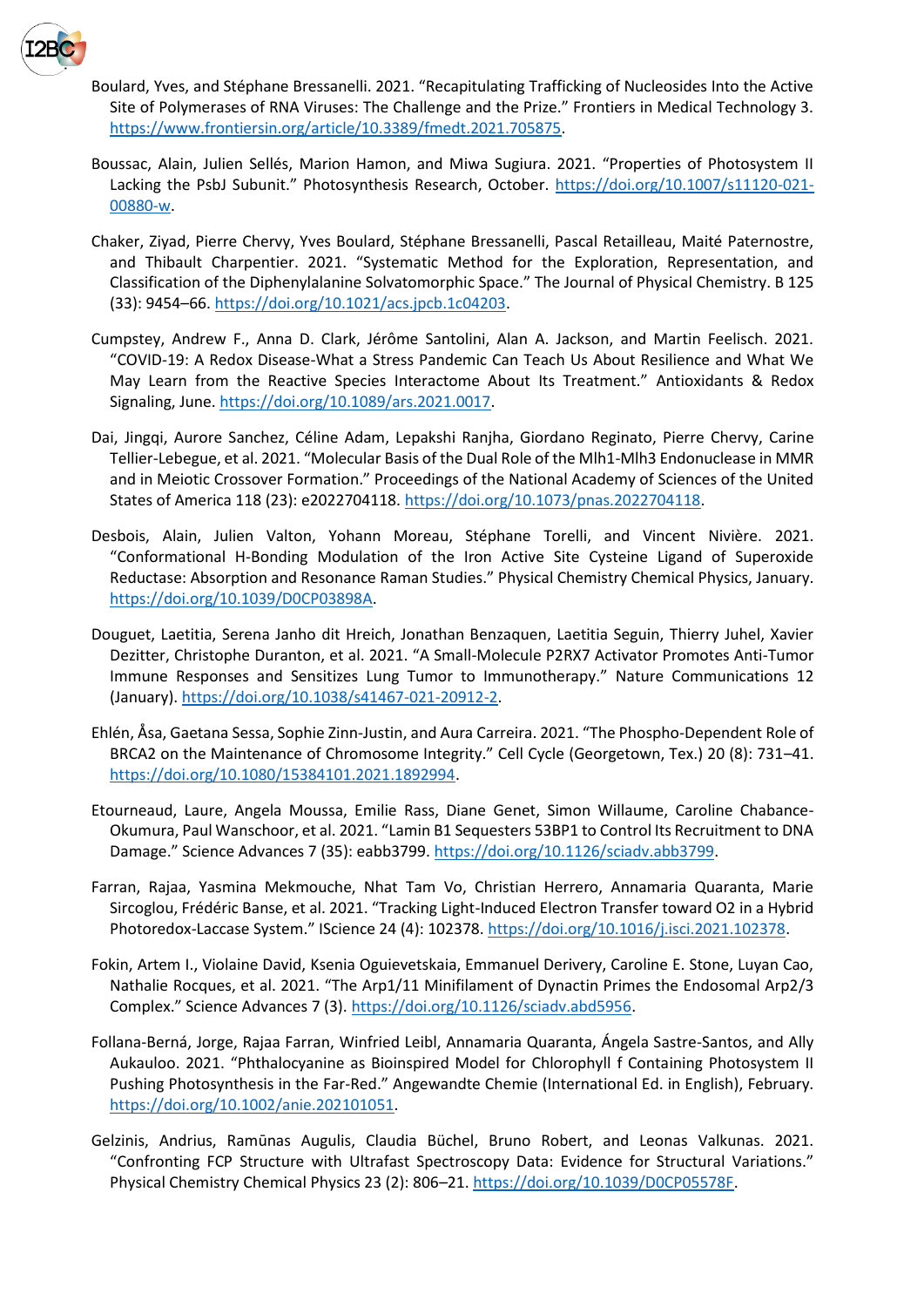

Ghouil, Rania, Simona Miron, Lieke Koornneef, Jasper Veerman, Maarten W. Paul, Marie-Hélène Le Du, Esther Sleddens-Linkels, et al. 2021. "BRCA2 Binding through a Cryptic Repeated Motif to HSF2BP Oligomers Does Not Impact Meiotic Recombination." Nature Communications 12 (1): 4605. [https://doi.org/10.1038/s41467-021-24871-6.](https://doi.org/10.1038/s41467-021-24871-6)

- Gontier, Amandine, Paloma F. Varela, Clément Nemoz, Virginie Ropars, Magali Aumont-Nicaise, Michel Desmadril, and Jean-Baptiste Charbonnier. 2021. "Measurements of Protein-DNA Complexes Interactions by Isothermal Titration Calorimetry (ITC) and Microscale Thermophoresis (MST)." Methods in Molecular Biology (Clifton, N.J.) 2247: 125–43. [https://doi.org/10.1007/978-1-0716-1126-](https://doi.org/10.1007/978-1-0716-1126-5_7) [5\\_7.](https://doi.org/10.1007/978-1-0716-1126-5_7)
- Gotico, Philipp, Thu-Trang Tran, Aurelie Baron, Boris Vauzeilles, Christophe Lefumeux, Minh-Huong Ha-Thi, Thomas Pino, et al. 2021. "Tracking Charge Accumulation in a Functional Triazole-Linked Ruthenium-Rhenium Dyad Towards Photocatalytic Carbon Dioxide Reduction." ChemPhotoChem 5 (7): 654–64[. https://doi.org/10.1002/cptc.202100010.](https://doi.org/10.1002/cptc.202100010)
- Gotico, Philipp, Winfried Leibl, Zakaria Halime, and Ally Aukauloo. 2021. "Shaping the Electrocatalytic Performance of Metal Complexes for CO2 Reduction." ChemElectroChem 8 (18): 3472–81. [https://doi.org/10.1002/celc.202100476.](https://doi.org/10.1002/celc.202100476)
- Julien, Manon, Rania Ghouil, Ambre Petitalot, Sandrine M. Caputo, Aura Carreira, and Sophie Zinn-Justin. 2021. "Intrinsic Disorder and Phosphorylation in BRCA2 Facilitate Tight Regulation of Multiple Conserved Binding Events." Biomolecules 11 (7): 1060. [https://doi.org/10.3390/biom11071060.](https://doi.org/10.3390/biom11071060)
- Kanellopoulos, Jean M., and David M. Ojcius. 2021. "Neither B Cell nor T Cell The Unique Group of Innate Lymphoid Cells." Biomedical Journal 44 (2): 112–14[. https://doi.org/10.1016/j.bj.2021.04.001.](https://doi.org/10.1016/j.bj.2021.04.001)
- Kanellopoulos, Jean M., Cássio Luiz Coutinho Almeida-da-Silva, Sirje Rüütel Boudinot, and David M. Ojcius. 2021. "Structural and Functional Features of the P2X4 Receptor: An Immunological Perspective." Frontiers in Immunology 12: 645834. [https://doi.org/10.3389/fimmu.2021.645834.](https://doi.org/10.3389/fimmu.2021.645834)
- Khadhraoui, Asma, Philipp Gotico, Winfried Leibl, Zakaria Halime, and Ally Aukauloo. 2021. "Through-Space Electrostatic Interactions Surpass Classical Through-Bond Electronic Effects in Enhancing CO2 Reduction Performance of Iron Porphyrins." ChemSusChem 14 (5): 1308–15. [https://doi.org/10.1002/cssc.202002718.](https://doi.org/10.1002/cssc.202002718)
- Kopina, Brett J, Sophia Missoury, Bruno Collinet, Mark G Fulton, Charles Cirio, Herman van Tilbeurgh, and Charles T Lauhon. 2021. "Structure of a Reaction Intermediate Mimic in T6A Biosynthesis Bound in the Active Site of the TsaBD Heterodimer from Escherichia Coli." Nucleic Acids Research, no. gkab026 (February). [https://doi.org/10.1093/nar/gkab026.](https://doi.org/10.1093/nar/gkab026)
- Kramer, Manuela, Melvin Rodriguez-Heredia, Francesco Saccon, Laura Mosebach, Manuel Twachtmann, Anja Krieger-Liszkay, Chris Duffy, Robert J. Knell, Giovanni Finazzi, and Guy Thomas Hanke. 2021. "Regulation of Photosynthetic Electron Flow on Dark to Light Transition by Ferredoxin:NADP(H) Oxidoreductase Interactions." ELife 10 (March): e56088. [https://doi.org/10.7554/eLife.56088.](https://doi.org/10.7554/eLife.56088)
- Lacombat, Fabien, Agathe Espagne, Nadia Dozova, Pascal Plaza, Pavel Müller, Hans-Joachim Emmerich, Martin Saft, and Lars-Oliver Essen. 2021. "Ultrafast Photoreduction Dynamics of a New Class of CPD Photolyases." Photochemical & Photobiological Sciences: Official Journal of the European Photochemistry Association and the European Society for Photobiology 20 (6): 733–46. [https://doi.org/10.1007/s43630-021-00048-4.](https://doi.org/10.1007/s43630-021-00048-4)
- Lamy, Anaïs, Ewerton Macarini-Bruzaferro, Thibaud Dieudonné, Alex Perálvarez-Marín, Guillaume Lenoir, Cédric Montigny, Marc le Maire, and José Luis Vázquez-Ibar. 2021. "ATP2, The Essential P4-ATPase of Malaria Parasites, Catalyzes Lipid-Stimulated ATP Hydrolysis in Complex with a Cdc50 β-Subunit." Emerging Microbes & Infections 10 (1): 132–47. [https://doi.org/10.1080/22221751.2020.1870413.](https://doi.org/10.1080/22221751.2020.1870413)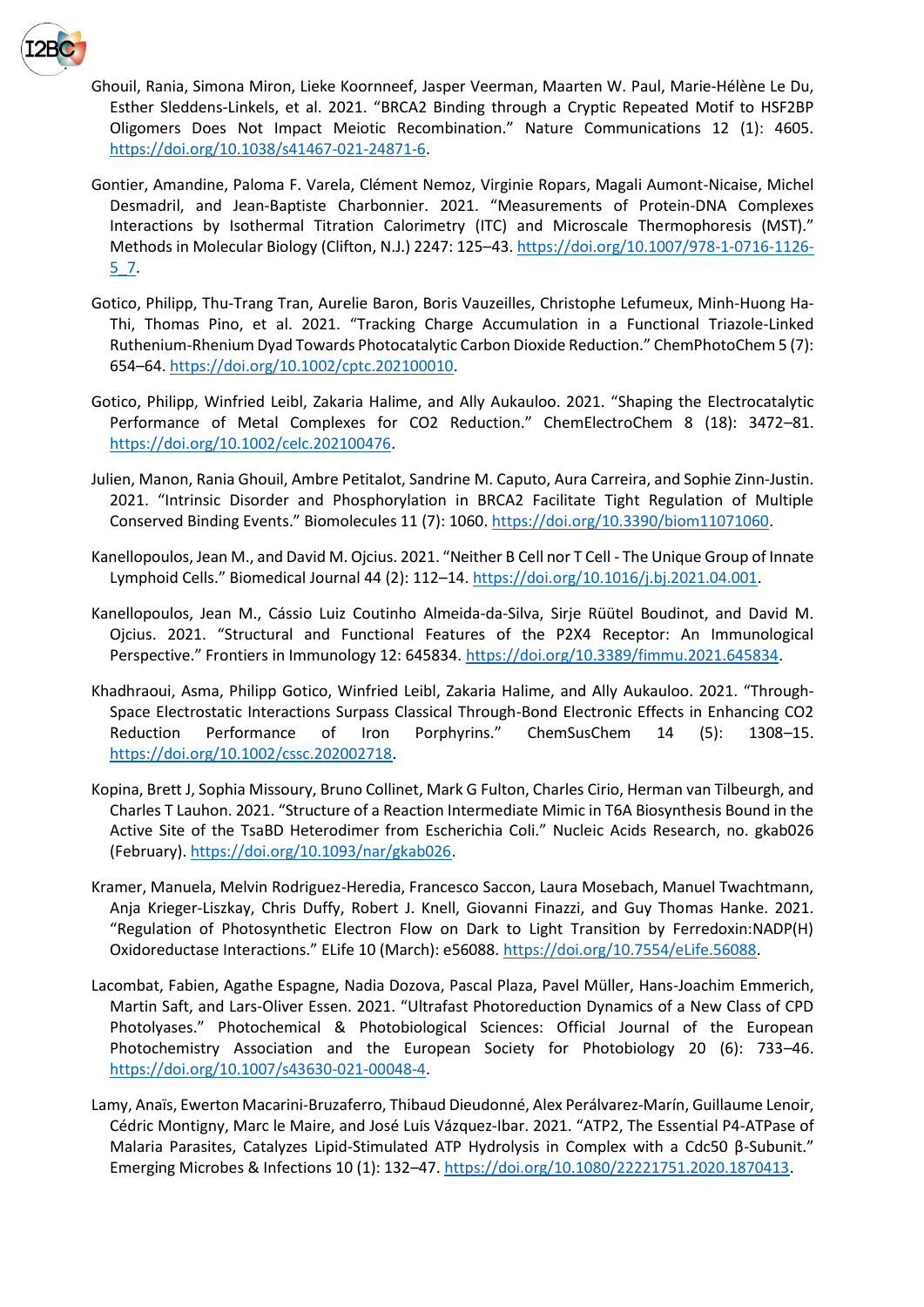

Lecoq, Lauriane, Shishan Wang, Marie Dujardin, Peter Zimmermann, Leonard Schuster, Marie-Laure Fogeron, Mathilde Briday, et al. 2021. "A Pocket-Factor-Triggered Conformational Switch in the Hepatitis B Virus Capsid." Proceedings of the National Academy of Sciences of the United States of America 118 (17): e2022464118. [https://doi.org/10.1073/pnas.2022464118.](https://doi.org/10.1073/pnas.2022464118)

- Ledesma-García, Laura, Imke Ensinck, Denis Dereinne, Felipe Viela, Johann Mignolet, Yves F. Dufrêne, Patrice Soumillion, Sylvie Nessler, and Pascal Hols. 2021. "Co-Evolution of the Bacterial Pheromone ComS and Sensor ComR Fine-Tunes Natural Transformation in Streptococci." The Journal of Biological Chemistry, October, 101346. [https://doi.org/10.1016/j.jbc.2021.101346.](https://doi.org/10.1016/j.jbc.2021.101346)
- Lefrançois, Pauline, Jérôme Santolini, and Stéphane Arbault. 2021. "Electroanalysis at a Single Giant Vesicle Generating Enzymatically a Reactive Oxygen Species." Analytical Chemistry, September. [https://doi.org/10.1021/acs.analchem.1c01208.](https://doi.org/10.1021/acs.analchem.1c01208)
- Lenoir, Guillaume, Juan Martín D'Ambrosio, Thibaud Dieudonné, and Alenka Čopič. 2021. "Transport Pathways That Contribute to the Cellular Distribution of Phosphatidylserine." Frontiers in Cell and Developmental Biology 9: 737907[. https://doi.org/10.3389/fcell.2021.737907.](https://doi.org/10.3389/fcell.2021.737907)
- Leverne, Lucas, and Anja Krieger-Liszkay. 2021. "Moderate Drought Stress Stabilizes the Primary Quinone Acceptor QA and the Secondary Quinone Acceptor QB in Photosystem II." Physiologia Plantarum 171 (2): 260–67. [https://doi.org/10.1111/ppl.13286.](https://doi.org/10.1111/ppl.13286)
- Li, Fei, Cheng Liu, Simona Streckaite, Chunhong Yang, Pengqi Xu, Manuel J. Llansola-Portoles, Cristian Ilioaia, Andrew A. Pascal, Roberta Croce, and Bruno Robert. 2021. "A New, Unquenched Intermediate of LHCII." The Journal of Biological Chemistry, January, 100322. [https://doi.org/10.1016/j.jbc.2021.100322.](https://doi.org/10.1016/j.jbc.2021.100322)
- Loup, Benoit, François André, Justine Avignon, Marion Lhuaire, Vivian Delcourt, Agnès Barnabé, Patrice Garcia, Marie-Agnès Popot, and Ludovic Bailly-Chouriberry. 2021. "MiRNAs Detection in Equine Plasma by Quantitative Polymerase Chain Reaction for Doping Control: Assessment of Blood Sampling and Study of Eca-MiR-144 as Potential Erythropoiesis Stimulating Agent Biomarker." Drug Testing and Analysis, April[. https://doi.org/10.1002/dta.3047.](https://doi.org/10.1002/dta.3047)
- Ma, Emilie, Laurent Maloisel, Léa Le Falher, Raphaël Guérois, and Eric Coïc. 2021. "Rad52 Oligomeric N-Terminal Domain Stabilizes Rad51 Nucleoprotein Filaments and Contributes to Their Protection against Srs2." Cells 10 (6). [https://doi.org/10.3390/cells10061467.](https://doi.org/10.3390/cells10061467)
- Macherel, David, Francis Haraux, Hervé Guillou, and Olivier Bourgeois. 2021. "The Conundrum of Hot Mitochondria." Biochimica et Biophysica Acta (BBA) - Bioenergetics 1862 (2): 148348. [https://doi.org/10.1016/j.bbabio.2020.148348.](https://doi.org/10.1016/j.bbabio.2020.148348)
- Marcelot, Agathe, Ambre Petitalot, Virginie Ropars, Marie-Hélène Le Du, Camille Samson, Stevens Dubois, Guillaume Hoffmann, et al. 2021. "Di-Phosphorylated BAF Shows Altered Structural Dynamics and Binding to DNA, but Interacts with Its Nuclear Envelope Partners." Nucleic Acids Research 49 (7): 3841– 55. [https://doi.org/10.1093/nar/gkab184.](https://doi.org/10.1093/nar/gkab184)
- Marichal, Laurent, Laetitia Gargowitsch, Rafael Leite Rubim, Christina Sizun, Kalouna Kra, Stéphane Bressanelli, Yinan Dong, Sanaz Panahandeh, Roya Zandi, and Guillaume Tresset. 2021. "Relationships between RNA Topology and Nucleocapsid Structure in a Model Icosahedral Virus." Biophysical Journal, August, S0006-3495(21)00687-1. [https://doi.org/10.1016/j.bpj.2021.08.021.](https://doi.org/10.1016/j.bpj.2021.08.021)
- Marsin, Stéphanie, Yazid Adam, Claire Cargemel, Jessica Andreani, Sonia Baconnais, Pierre Legrand, Ines Li de la Sierra-Gallay, et al. 2021. "Study of the DnaB:DciA Interplay Reveals Insights into the Primary Mode of Loading of the Bacterial Replicative Helicase." Nucleic Acids Research 49 (11): 6569–86. [https://doi.org/10.1093/nar/gkab463.](https://doi.org/10.1093/nar/gkab463)
- Masella, Michel, Alina Crudu, and Fabien Léonforté. 2021. "Hybrid Polarizable Simulations of a Conventional Hydrophobic Polyelectrolyte. Toward a Theoretical Tool for Green Science Innovation." The Journal of Chemical Physics 155 (11): 114903. [https://doi.org/10.1063/5.0056508.](https://doi.org/10.1063/5.0056508)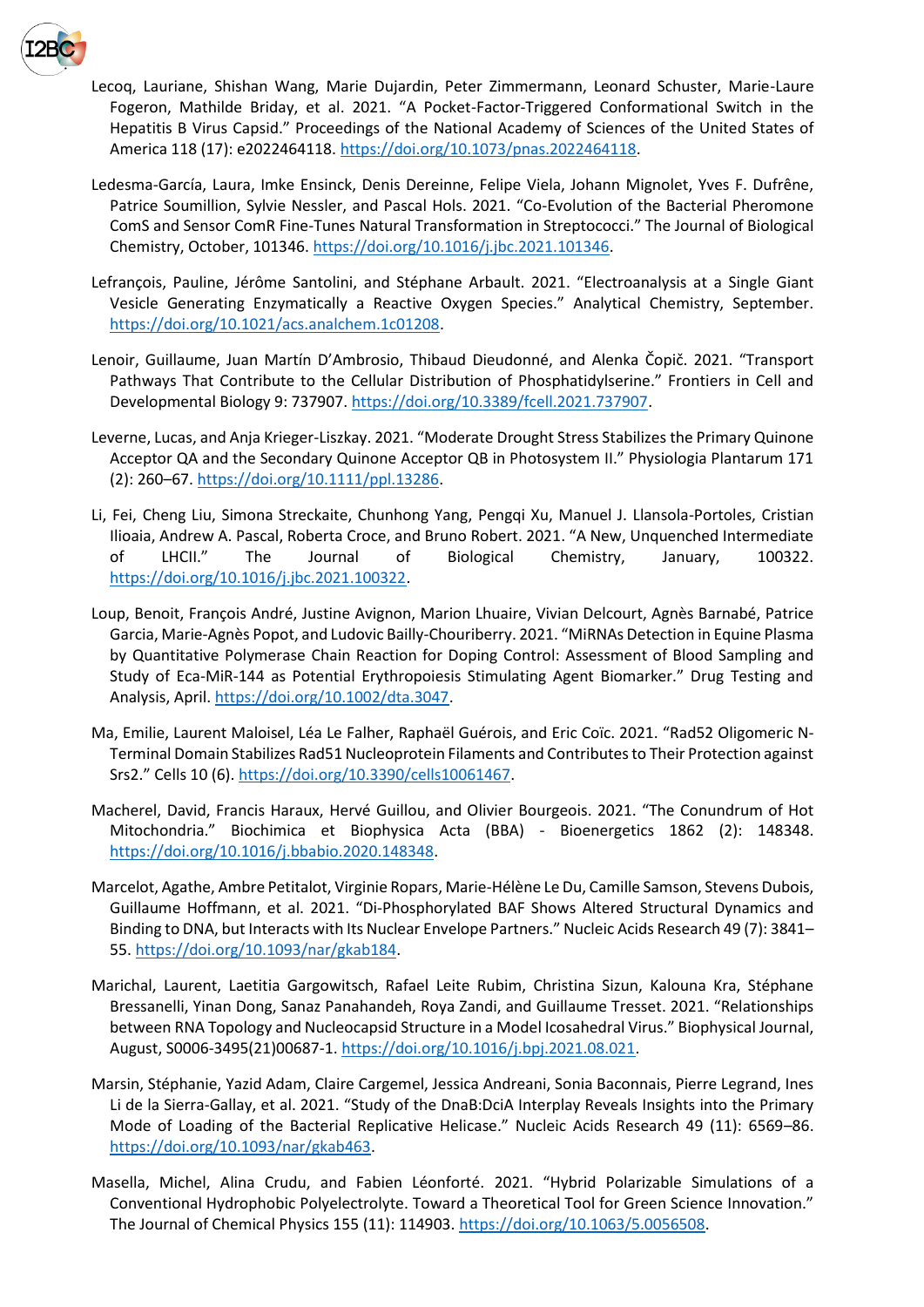

Mbianda, Johanne, May Bakail, Christophe André, Gwenaëlle Moal, Marie E. Perrin, Guillaume Pinna, Raphaël Guerois, et al. 2021. "Optimal Anchoring of a Foldamer Inhibitor of ASF1 Histone Chaperone through Backbone Plasticity." Science Advances 7 (12): eabd9153. [https://doi.org/10.1126/sciadv.abd9153.](https://doi.org/10.1126/sciadv.abd9153)

- Messant, Marine, Ginga Shimakawa, François Perreau, Chikahiro Miyake, and Anja Krieger-Liszkay. 2021. "Evolutive Differentiation between Alga- and Plant-Type Plastid Terminal Oxidase: Study of Plastid Terminal Oxidase PTOX Isoforms in Marchantia Polymorpha." Biochimica Et Biophysica Acta. Bioenergetics 1862 (1): 148309. [https://doi.org/10.1016/j.bbabio.2020.148309.](https://doi.org/10.1016/j.bbabio.2020.148309)
- Messant, Marine, Anja Krieger-Liszkay, and Ginga Shimakawa. 2021. "Dynamic Changes in Protein-Membrane Association for Regulating Photosynthetic Electron Transport." Cells 10 (5): 1216. [https://doi.org/10.3390/cells10051216.](https://doi.org/10.3390/cells10051216)
- Montigny, Cédric, Dong Liang Huang, Veronica Beswick, Thomas Barbot, Christine Jaxel, Marc le Maire, Ji-Shen Zheng, and Nadège Jamin. 2021. "Sarcolipin Alters SERCA1a Interdomain Communication by Impairing Binding of Both Calcium and ATP." Scientific Reports 11 (1): 1641. [https://doi.org/10.1038/s41598-021-81061-6.](https://doi.org/10.1038/s41598-021-81061-6)
- Nisler, Jaroslav, David Kopečný, Zuzana Pěkná, Radka Končitíková, Radoslav Koprna, Nino Murvanidze, Stefaan P O Werbrouck, et al. 2021. "Diphenylurea-Derived Cytokinin Oxidase/Dehydrogenase Inhibitors for Biotechnology and Agriculture." Journal of Experimental Botany 72 (2): 355–70. [https://doi.org/10.1093/jxb/eraa437.](https://doi.org/10.1093/jxb/eraa437)
- Porro, Antonio, Mohiuddin Mohiuddin, Christina Zurfluh, Vincent Spegg, Jingqi Dai, Florence Iehl, Virginie Ropars, et al. 2021. "FAN1-MLH1 Interaction Affects Repair of DNA Interstrand Cross-Links and Slipped-CAG/CTG Repeats." Science Advances 7 (31): eabf7906[. https://doi.org/10.1126/sciadv.abf7906.](https://doi.org/10.1126/sciadv.abf7906)
- Postic, Guillaume, Jessica Andreani, Julien Marcoux, Victor Reys, Raphaël Guerois, Julien Rey, Emmanuelle Mouton-Barbosa, et al. 2021. "Proteo3Dnet: A Web Server for the Integration of Structural Information with Interactomics Data." Nucleic Acids Research 49 (W1): W567–72. [https://doi.org/10.1093/nar/gkab332.](https://doi.org/10.1093/nar/gkab332)
- Pyatnitskaya, Alexandra, Jessica Andreani, Raphaël Guérois, Arnaud De Muyt, and Valérie Borde. 2021. "The Zip4 Protein Directly Couples Meiotic Crossover Formation to Synaptonemal Complex Assembly." Genes & Development, December[. https://doi.org/10.1101/gad.348973.121.](https://doi.org/10.1101/gad.348973.121)
- Quaranta, Annamaria, Anja Krieger-Liszkay, Andrew A. Pascal, François Perreau, Bruno Robert, Mikas Vengris, and Manuel J. Llansola-Portoles. 2021. "Singlet Fission in Naturally-Organized Carotenoid Molecules." Physical Chemistry Chemical Physics: PCCP, February. [https://doi.org/10.1039/d0cp04493h.](https://doi.org/10.1039/d0cp04493h)
- Quignot, Chloé, Pierre Granger, Pablo Chacón, Raphael Guerois, and Jessica Andreani. 2021. "Atomic-Level Evolutionary Information Improves Protein-Protein Interface Scoring." Bioinformatics (Oxford, England), April, btab254. [https://doi.org/10.1093/bioinformatics/btab254.](https://doi.org/10.1093/bioinformatics/btab254)
- Quignot, Chloé, Guillaume Postic, Hélène Bret, Julien Rey, Pierre Granger, Samuel Murail, Pablo Chacón, Jessica Andreani, Pierre Tufféry, and Raphaël Guerois. 2021. "InterEvDock3: A Combined Template-Based and Free Docking Server with Increased Performance through Explicit Modeling of Complex Homologs and Integration of Covariation-Based Contact Maps." Nucleic Acids Research 49 (W1): W277–84. [https://doi.org/10.1093/nar/gkab358.](https://doi.org/10.1093/nar/gkab358)
- Rengifo-Gonzalez, Juan Carlos, Krystel El Hage, Marie-Jeanne Clément, Emilie Steiner, Vandana Joshi, Pierrick Craveur, Dominique Durand, David Pastré, and Ahmed Bouhss. 2021. "The Cooperative Binding of TDP-43 to GU-Rich RNA Repeats Antagonizes TDP-43 Aggregation." ELife 10 (September): e67605. [https://doi.org/10.7554/eLife.67605.](https://doi.org/10.7554/eLife.67605)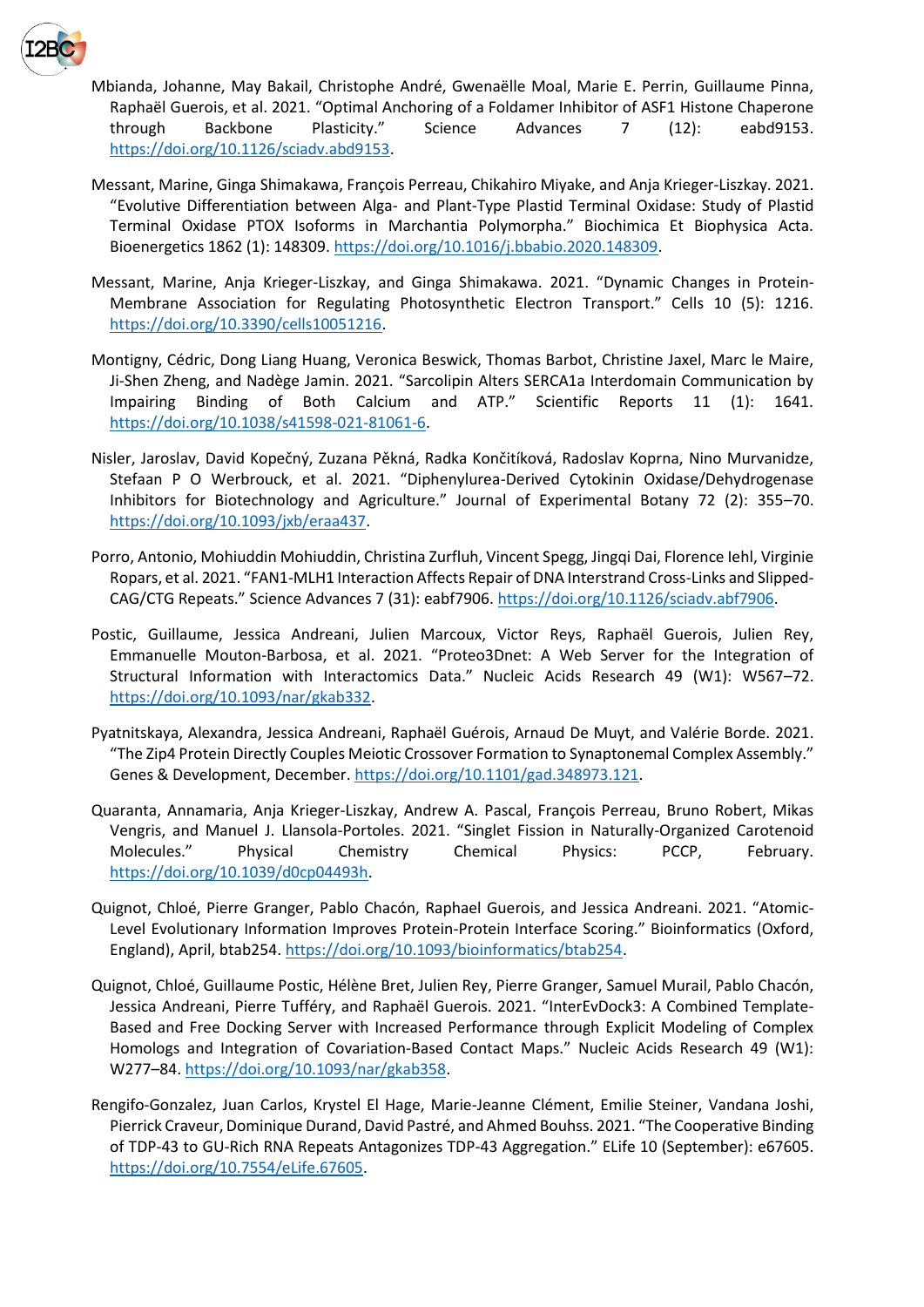

Ribeiro, Jonathan, Pauline Dupaigne, Cynthia Petrillo, Cécile Ducrot, Clotilde Duquenne, Xavier Veaute, Carole Saintomé, et al. 2021. "The Meiosis-Specific MEIOB-SPATA22 Complex Cooperates with RPA to Form a Compacted Mixed MEIOB/SPATA22/RPA/SsDNA Complex." DNA Repair 102 (June): 103097. [https://doi.org/10.1016/j.dnarep.2021.103097.](https://doi.org/10.1016/j.dnarep.2021.103097)

- Roch, Benoit, Vincent Abramowski, Olivier Etienne, Stefania Musilli, Pierre David, Jean-Baptiste Charbonnier, Isabelle Callebaut, François D. Boussin, and Jean-Pierre de Villartay. 2021. "A XRCC4 Mutant Mouse, a Model for Human X4 Syndrome, Reveals Interplays with Xlf, PAXX, and ATM in Lymphoid Development." ELife 10 (September): e69353. [https://doi.org/10.7554/eLife.69353.](https://doi.org/10.7554/eLife.69353)
- Roisné-Hamelin, Florian, Sabrina Pobiega, Kévin Jézéquel, Simona Miron, Jordane Dépagne, Xavier Veaute, Didier Busso, et al. 2021. "Mechanism of MRX Inhibition by Rif2 at Telomeres." Nature Communications 12 (1): 2763[. https://doi.org/10.1038/s41467-021-23035-w.](https://doi.org/10.1038/s41467-021-23035-w)
- Roncel, Mercedes, Anja Krieger‐Liszkay, and José M. Ortega. 2021. "A Tribute to Jean-Marc Ducruet for His Contribution to Thermoluminescence and Photosynthesis Research." Physiologia Plantarum 171 (2): 179–82. [https://doi.org/https://doi.org/10.1111/ppl.13323.](https://doi.org/https:/doi.org/10.1111/ppl.13323)
- Saillant, Vincent, Damien Lipuma, Emeline Ostyn, Laetitia Joubert, Alain Boussac, Hugo Guerin, Géraldine Brandelet, Pascal Arnoux, and Delphine Lechardeur. 2021. "A Novel Enterococcus Faecalis Heme Transport Regulator (FhtR) Senses Host Heme To Control Its Intracellular Homeostasis." MBio 12 (1). [https://doi.org/10.1128/mBio.03392-20.](https://doi.org/10.1128/mBio.03392-20)
- Schellenbauer, Amelie, Marie-Noelle Guilly, Romain Grall, Romain Le Bars, Vincent Paget, Thierry Kortulewski, Haser Sutcu, et al. 2021. "Phospho-Ku70 Induced by DNA Damage Interacts with RNA Pol II and Promotes the Formation of Phospho-53BP1 Foci to Ensure Optimal CNHEJ." Nucleic Acids Research, October, gkab980. [https://doi.org/10.1093/nar/gkab980.](https://doi.org/10.1093/nar/gkab980)
- Seul, Anait, Sandrine Brasilès, Isabelle Petitpas, Rudi Lurz, Valérie Campanacci, Christian Cambillau, Frank Weise, Mohamed Zairi, Paulo Tavares, and Isabelle Auzat. 2021. "Biogenesis of a Bacteriophage Long Non-Contractile Tail." Journal of Molecular Biology 433 (18): 167112. [https://doi.org/10.1016/j.jmb.2021.167112.](https://doi.org/10.1016/j.jmb.2021.167112)
- Silistre, Hazel, Dorothée Raoux-Barbot, Federica Mancinelli, Flora Sangouard, Alice Dupin, Alexander Belyy, Vincent Deruelle, et al. 2021. "Prevalence of ExoY Activity in Pseudomonas Aeruginosa Reference Panel Strains and Impact on Cytotoxicity in Epithelial Cells." Frontiers in Microbiology 12: 666097[. https://doi.org/10.3389/fmicb.2021.666097.](https://doi.org/10.3389/fmicb.2021.666097)
- Sonam, Surabhi, Clémence Vigouroux, Antoine Jégou, Guillaume Romet-Lemonne, Christophe Le Clainche, Benoit Ladoux, and René Marc Mège. 2021. "Direct Measurement of Near-NanoNewton Forces Developed by Self-Organizing Actomyosin Fibres Bound α-Catenin." Biology of the Cell, July. [https://doi.org/10.1111/boc.202100014.](https://doi.org/10.1111/boc.202100014)
- Sorigué, D., K. Hadjidemetriou, S. Blangy, G. Gotthard, A. Bonvalet, N. Coquelle, P. Samire, et al. 2021. "Mechanism and Dynamics of Fatty Acid Photodecarboxylase." Science (New York, N.Y.) 372 (6538): eabd5687[. https://doi.org/10.1126/science.abd5687.](https://doi.org/10.1126/science.abd5687)
- Streckaité, Simona, Manuel J. Llansola-Portoles, Andrew A. Pascal, Cristian Ilioaia, Andrew Gall, Soichiro Seki, Ritsuko Fujii, and Bruno Robert. 2021. "Pigment Structure in the Light-Harvesting Protein of the Siphonous Green Alga Codium Fragile." Biochimica Et Biophysica Acta. Bioenergetics 1862 (5): 148384. [https://doi.org/10.1016/j.bbabio.2021.148384.](https://doi.org/10.1016/j.bbabio.2021.148384)
- Sugiura, Miwa, Tomonori Taniguchi, Nanami Tango, Makoto Nakamura, Julien Sellés, and Alain Boussac. 2021. "Probing the Role of Arginine 323 of the D1 Protein in Photosystem II Function." Physiologia Plantarum 171 (2): 183–99[. https://doi.org/10.1111/ppl.13115.](https://doi.org/10.1111/ppl.13115)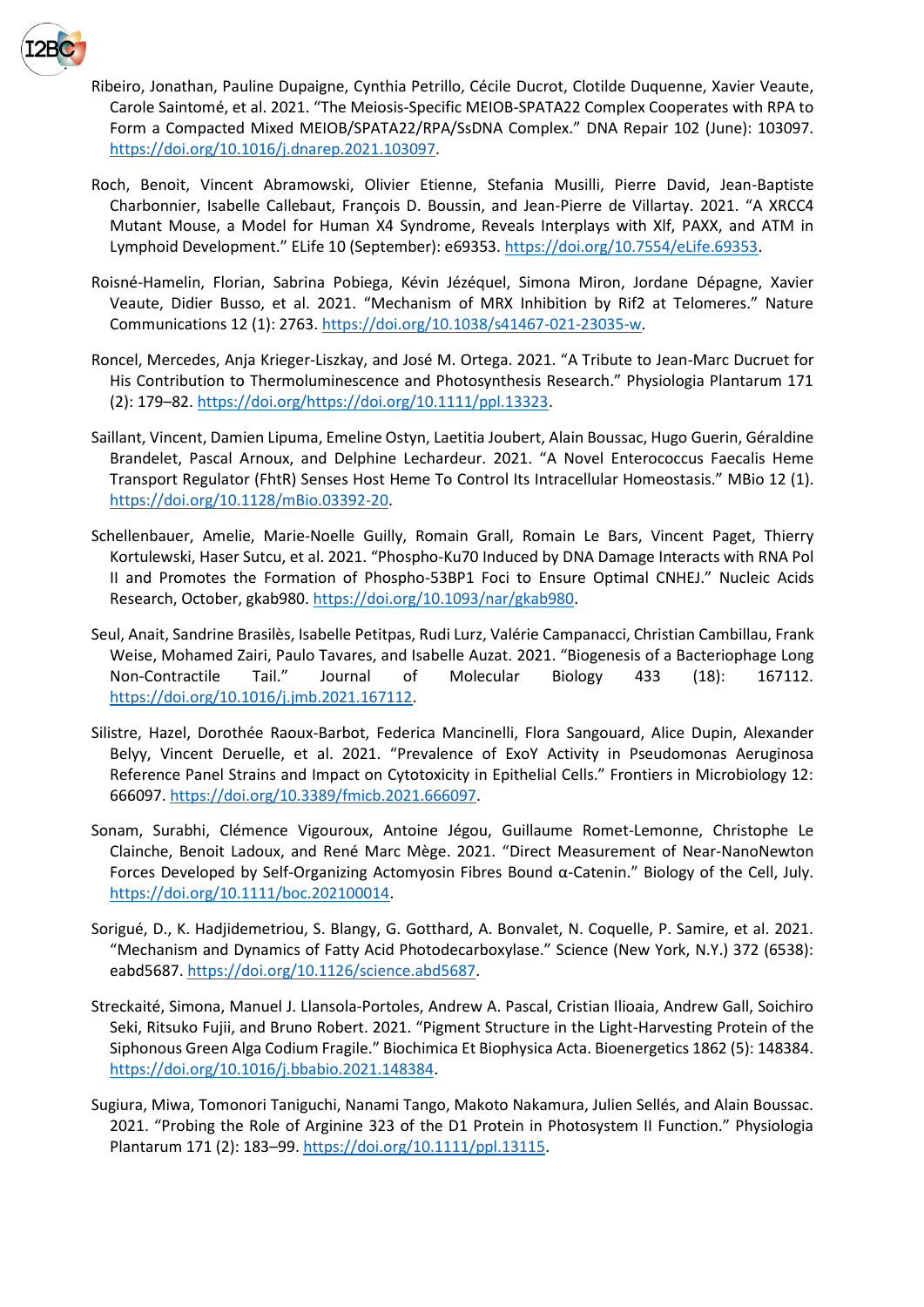

Tebo, Alison, Annamaria Quaranta, Vincent L. Pecoraro, and Ally Aukauloo. 2021. "Enhanced Photoinduced Electron Transfer Through a Tyrosine Relay in a De Novo Designed Protein Scaffold Bearing a Photoredox Unit and a FeIIS4 Site." ChemPhotoChem 5 (7): 665–68. [https://doi.org/10.1002/cptc.202100014.](https://doi.org/10.1002/cptc.202100014)

Timcenko, Milena, Thibaud Dieudonné, Cédric Montigny, Thomas Boesen, Joseph A. Lyons, Guillaume Lenoir, and Poul Nissen. 2021. "Structural Basis of Substrate-Independent Phosphorylation in a P4- ATPase Lipid Flippase." Journal of Molecular Biology, May, 167062. [https://doi.org/10.1016/j.jmb.2021.167062.](https://doi.org/10.1016/j.jmb.2021.167062)

- Trapali, Adelais, Philipp Gotico, Christian Herrero, Minh-Huong Ha-Thi, Thomas Pino, Winfried Leibl, Georgios Charalambidis, Athanassios Coutsolelos, Zakaria Halime, and Ally Aukauloo. 2021. "Imbroglio at a Photoredox-Iron-Porphyrin Catalyst Dyad for the Photocatalytic CO<span Class="mathjax-Formula">\$ {{2}}\$</span> Reduction." Comptes Rendus. Chimie 24 (S3): 101-14. [https://doi.org/10.5802/crchim.104.](https://doi.org/10.5802/crchim.104)
- Van Eesbeeck, Valérie, Ruben Props, Mohamed Mysara, Pauline C. M. Petit, Corinne Rivasseau, Jean Armengaud, Pieter Monsieurs, Jacques Mahillon, and Natalie Leys. 2021. "Cyclical Patterns Affect Microbial Dynamics in the Water Basin of a Nuclear Research Reactor." Frontiers in Microbiology 12: 744115[. https://doi.org/10.3389/fmicb.2021.744115.](https://doi.org/10.3389/fmicb.2021.744115)
- Van Tilbeurgh, Matthieu, Katia Lemdani, Anne-Sophie Beignon, Catherine Chapon, Nicolas Tchitchek, Lina Cheraitia, Ernesto Marcos Lopez, et al. 2021. "Predictive Markers of Immunogenicity and Efficacy for Human Vaccines." Vaccines 9 (6): 579. [https://doi.org/10.3390/vaccines9060579.](https://doi.org/10.3390/vaccines9060579)
- Varela, Paloma F., Mélanie Chenon, Christophe Velours, Kristen J. Verhey, Julie Ménétrey, and Benoît Gigant. 2021. "Structural Snapshots of the Kinesin-2 OSM-3 along Its Nucleotide Cycle: Implications for the ATP Hydrolysis Mechanism." FEBS Open Bio 11 (3): 564–77. [https://doi.org/10.1002/2211-](https://doi.org/10.1002/2211-5463.13101) [5463.13101.](https://doi.org/10.1002/2211-5463.13101)
- Vernekar, Dipti Vinayak, Giordano Reginato, Céline Adam, Lepakshi Ranjha, Florent Dingli, Marie-Claude Marsolier, Damarys Loew, et al. 2021. "The Pif1 Helicase Is Actively Inhibited during Meiotic Recombination Which Restrains Gene Conversion Tract Length." Nucleic Acids Research 49 (8): 4522– 33. [https://doi.org/10.1093/nar/gkab232.](https://doi.org/10.1093/nar/gkab232)
- Vigouroux, Armelle, Thibault Meyer, Anais Naretto, Pierre Legrand, Magali Aumont-Nicaise, Aurelie Di Cicco, Sebastien Renoud, et al. 2021. "Characterization of the First Tetrameric Transcription Factor of the GntR Superfamily with Allosteric Regulation from the Bacterial Pathogen Agrobacterium Fabrum." Nucleic Acids Research 49 (1): 529–46. [https://doi.org/10.1093/nar/gkaa1181.](https://doi.org/10.1093/nar/gkaa1181)
- Vo, Nhat Tam, Christian Herrero, Régis Guillot, Tanya Inceoglu, Winfried Leibl, Martin Clémancey, Patrick Dubourdeaux, Geneviève Blondin, Ally Aukauloo, and Marie Sircoglou. 2021. "Intercepting a Transient Non-Hemic Pyridine N-Oxide Fe(III) Species Involved in OAT Reactions." Chemical Communications (Cambridge, England), November[. https://doi.org/10.1039/d1cc04521k.](https://doi.org/10.1039/d1cc04521k)
- Voegele, Alexis, Mirko Sadi, Darragh Patrick O'Brien, Pauline Gehan, Dorothée Raoux‐Barbot, Maryline Davi, Sylviane Hoos, et al. 2021. "A High-Affinity Calmodulin-Binding Site in the CyaA Toxin Translocation Domain Is Essential for Invasion of Eukaryotic Cells." Advanced Science n/a (n/a): 2003630. [https://doi.org/https://doi.org/10.1002/advs.202003630.](https://doi.org/https:/doi.org/10.1002/advs.202003630)
- Wilson, Adjélé, Fernando Muzzopappa, and Diana Kirilovsky. 2021. "Elucidation of the Essential Amino Acids Involved in the Binding of the Cyanobacterial Orange Carotenoid Protein to the Phycobilisome." Biochimica Et Biophysica Acta. Bioenergetics 1863 (1): 148504. [https://doi.org/10.1016/j.bbabio.2021.148504.](https://doi.org/10.1016/j.bbabio.2021.148504)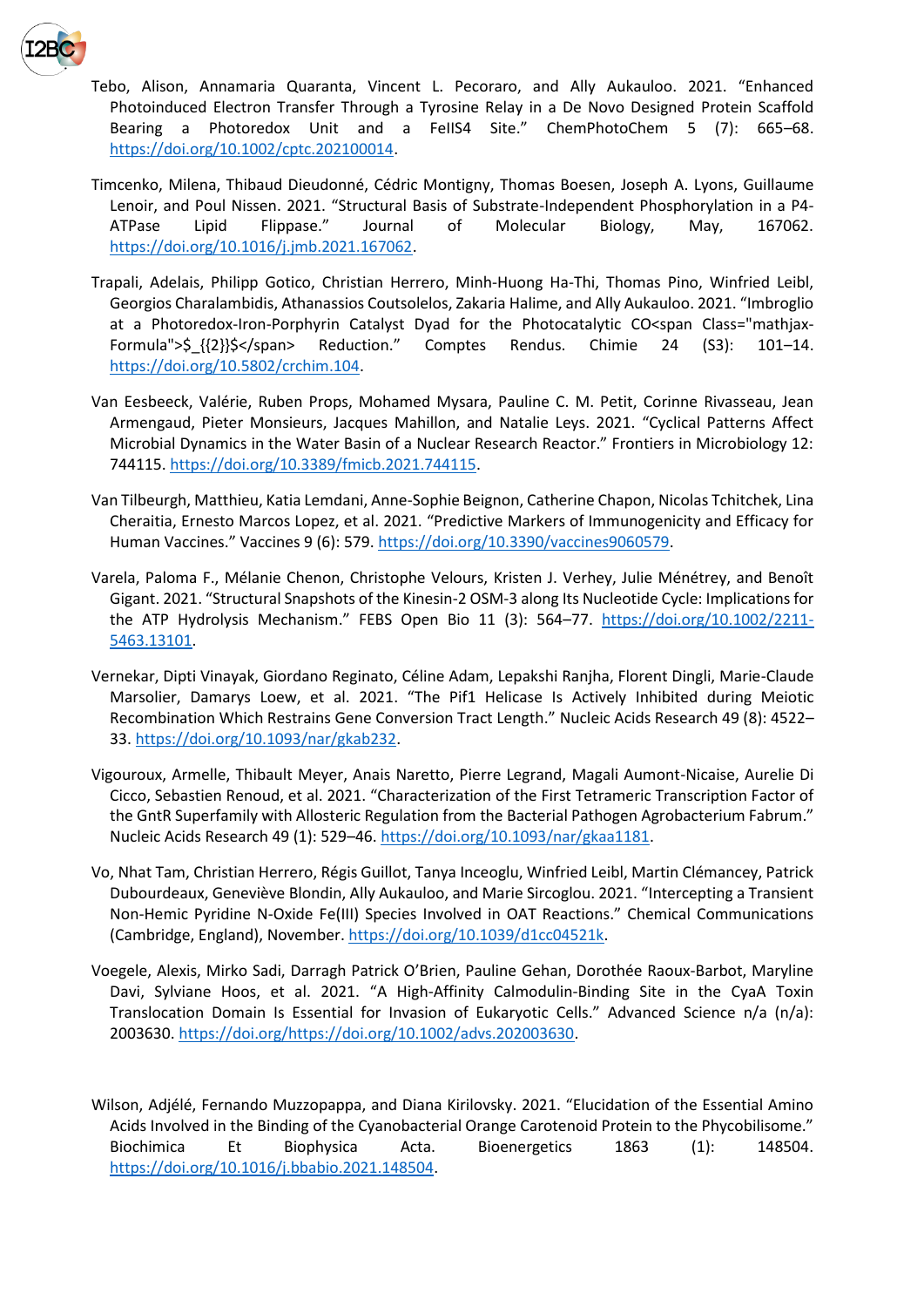

- Xu, Jingyue, Xue Qiu, and Niko Hildebrandt. 2021. "When Nanoworlds Collide: Implementing DNA Amplification, Nanoparticles, Molecules, and FRET into a Single MicroRNA Biosensor." Nano Letters 21 (11): 4802–8[. https://doi.org/10.1021/acs.nanolett.1c01351.](https://doi.org/10.1021/acs.nanolett.1c01351)
- Zabret, Jure, Stefan Bohn, Sandra K. Schuller, Oliver Arnolds, Madeline Möller, Jakob Meier-Credo, Pasqual Liauw, et al. 2021. "Structural Insights into Photosystem II Assembly." Nature Plants 7 (4): 524– 38. [https://doi.org/10.1038/s41477-021-00895-0.](https://doi.org/10.1038/s41477-021-00895-0)
- Zhan, Jiao, Claudia Steglich, Ingeborg Scholz, Wolfgang R. Hess, and Diana Kirilovsky. 2021. "Inverse Regulation of Light Harvesting and Photoprotection Is Mediated by a 3'-End-Derived SRNA in Cyanobacteria." The Plant Cell 33 (2): 358–80. [https://doi.org/10.1093/plcell/koaa030.](https://doi.org/10.1093/plcell/koaa030)
- Zhang, Chanjuan, Diana Dragoe, François Brisset, Bernard Boitrel, Benedikt Lassalle-Kaiser, Winfried Leibl, Zakaria Halime, and Ally Aukauloo. 2021. "Second-Sphere Hydrogen-Bonding Enhances Heterogeneous Electrocatalytic CO2 to CO Reduction by Iron Porphyrins in Water." Green Chemistry 23 (22): 8979–87. [https://doi.org/10.1039/D1GC02546E.](https://doi.org/10.1039/D1GC02546E)
- Öz, Robin, Jing L. Wang, Raphael Guerois, Gaurav Goyal, Sriram Kk, Virginie Ropars, Rajhans Sharma, et al. 2021. "Dynamics of Ku and Bacterial Non-Homologous End-Joining Characterized Using Single DNA Molecule Analysis." Nucleic Acids Research, February. [https://doi.org/10.1093/nar/gkab083.](https://doi.org/10.1093/nar/gkab083)

## *2020*

- Abel, Stéphane, and Massimo Marchi. "Deciphering the Structure of the Gramicidin A Channel in the Presence of AOT Reverse Micelles in Pentane Using Molecular Dynamics Simulations." The Journal of Physical Chemistry B 124, no. 52 (December 31, 2020): 11802–18. [https://doi.org/10.1021/acs.jpcb.0c08902.](https://doi.org/10.1021/acs.jpcb.0c08902)
- Acher, Eleonor, Michel Masella, Valerie Vallet, and Florent Real. "Properties of the Tetravalent Actinide Series in Aqueous Phase from a Microscopic Simulation Self-Consistent Engine." Physical Chemistry Chemical Physics 22, no. 4 (January 28, 2020): 2343–50. [https://doi.org/10.1039/c9cp04912f.](https://doi.org/10.1039/c9cp04912f)
- Ahmad, Lama, Stéphane Plancqueel, Noureddine Lazar, Hafsa Korri-Youssoufi, Inès Li de la Sierra-Gallay, Herman van Tilbeurgh, and Laurent Salmon. "Novel N-Substituted 5-Phosphate-d-Arabinonamide Derivatives as Strong Inhibitors of Phosphoglucose Isomerases: Synthesis, Structure-Activity Relationship and Crystallographic Studies." Bioorganic Chemistry 102 (June 29, 2020): 104048. [https://doi.org/10.1016/j.bioorg.2020.104048.](https://doi.org/10.1016/j.bioorg.2020.104048)
- Alik, Ania, Chafiaa Bouguechtouli, Manon Julien, Wolfgang Bermel, Rania Ghouil, Sophie Zinn-Justin, and Francois-Xavier Theillet. "Sensitivity-Enhanced C-13-NMR Spectroscopy for Monitoring Multisite Phosphorylation at Physiological Temperature and PH." Angewandte Chemie-International Edition 59, no. 26 (2020): 10411–15[. https://doi.org/10.1002/anie.202002288.](https://doi.org/10.1002/anie.202002288)
- Andersen, Trine B., Briardo Llorente, Luca Morelli, Salvador Torres‐Montilla, Guillermo Bordanaba‐Florit, Fausto A. Espinosa, M. Rosa Rodriguez‐Goberna, et al. "An Engineered Extraplastidial Pathway for Carotenoid Biofortification of Leaves." Plant Biotechnology Journal, 2020. [https://doi.org/https://doi.org/10.1111/pbi.13526.](https://doi.org/https:/doi.org/10.1111/pbi.13526)
- Andreani, Jessica, Chloe Quignot, and Raphael Guerois. "Structural Prediction of Protein Interactions and Docking Using Conservation and Coevolution." Wiley Interdisciplinary Reviews-Computational Molecular Science 10, no. 6 (2020): e1470. [https://doi.org/10.1002/wcms.1470.](https://doi.org/10.1002/wcms.1470)
- Aráoz, Rómulo, Paul Barnes, Véronique Séchet, Muriel Delepierre, Sophie Zinn-Justin, Jordi Molgó, Armen Zakarian, Philipp Hess, and Denis Servent. "Cyclic Imine Toxins Survey in Coastal European Shellfish Samples: Bioaccumulation and Mode of Action of 28-O-Palmitoyl Ester of Pinnatoxin-G. First Report of Portimine-A Bioaccumulation." Harmful Algae 98 (September 2020): 101887. [https://doi.org/10.1016/j.hal.2020.101887.](https://doi.org/10.1016/j.hal.2020.101887)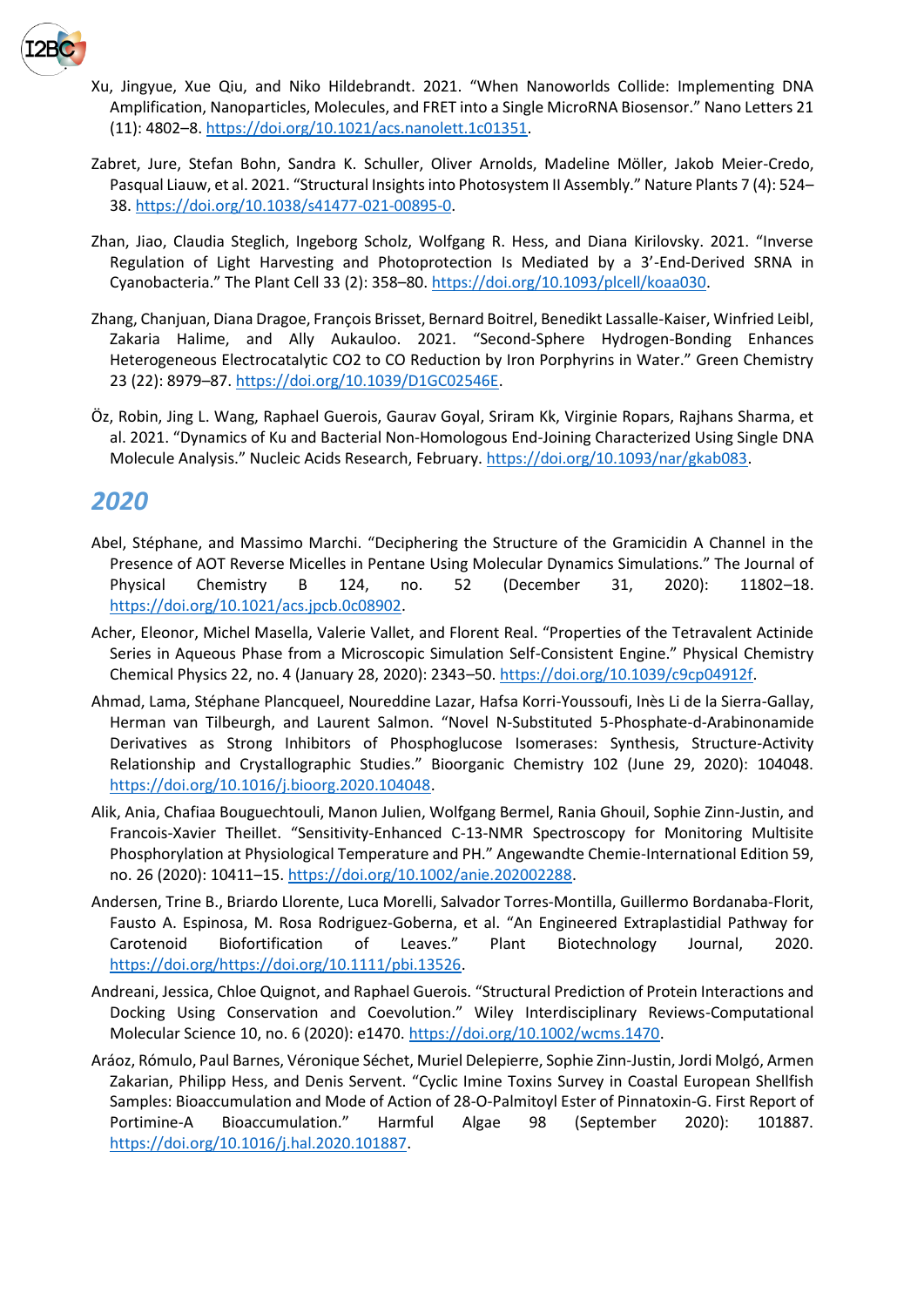

- Aukauloo, Ally, Philipp Gotico, Dooshaye Moonshiram, Cunming Liu, Xiaoyi Zhang, Régis Guillot, Zakaria Halime, Annamaria Quaranta, and Winfried Leibl. "Spectroscopic Characterization of Bio-Inspired Ni-Based Proton Reduction Catalyst Bearing Pentadentate N2S3 Ligand with Improved Photocatalytic Activity." Chemistry (Weinheim an Der Bergstrasse, Germany) 26, no. 13 (2020): 2859–68. [https://doi.org/10.1002/chem.201904934.](https://doi.org/10.1002/chem.201904934)
- Barbot, Thomas, Veronica Beswick, Cédric Montigny, Éric Quiniou, Nadège Jamin, and Liliane Mouawad. "Deciphering the Mechanism of Inhibition of SERCA1a by Sarcolipin Using Molecular Simulations." Frontiers in Molecular Biosciences 7 (2020): 606254. [https://doi.org/10.3389/fmolb.2020.606254.](https://doi.org/10.3389/fmolb.2020.606254)
- Barwinska-Sendra, Anna, Yuritzi M. Garcia, Kacper M. Sendra, Arnaud Basle, Eilidh S. Mackenzie, Emma Tarrant, Patrick Card, et al. "An Evolutionary Path to Altered Cofactor Specificity in a Metalloenzyme." Nature Communications 11, no. 1 (June 1, 2020): 2738. [https://doi.org/10.1038/s41467-020-16478-0.](https://doi.org/10.1038/s41467-020-16478-0)
- Baudou, Eloise, Anne Lespine, Geneviève Durrieu, François André, Peggy Gandia, Clarisse Durand, and Séverine Cunat. "Serious Ivermectin Toxicity and Human ABCB1 Nonsense Mutations." The New England Journal of Medicine 383, no. 8 (20 2020): 787–89[. https://doi.org/10.1056/NEJMc1917344.](https://doi.org/10.1056/NEJMc1917344)
- Berny, Clément, Raphael Le Fèvre, François Guyot, Karine Blondeau, Christine Guizonne, Emilie Rousseau, Nicolas Bayan, and Edouard Alphandéry. "A Method for Producing Highly Pure Magnetosomes in Large Quantity for Medical Applications Using Magnetospirillum Gryphiswaldense MSR-1 Magnetotactic Bacteria Amplified in Minimal Growth Media." Frontiers in Bioengineering and Biotechnology 8 (2020): 16. [https://doi.org/10.3389/fbioe.2020.00016.](https://doi.org/10.3389/fbioe.2020.00016)
- Bhatti, Ahmad Farhan, Reza Ranjbar Choubeh, Diana Kirilovsky, Emilie Wientjes, and Herbert van Amerongen. "State Transitions in Cyanobacteria Studied with Picosecond Fluorescence at Room Temperature." Biochimica Et Biophysica Acta. Bioenergetics 1861, no. 10 (June 30, 2020): 148255. [https://doi.org/10.1016/j.bbabio.2020.148255.](https://doi.org/10.1016/j.bbabio.2020.148255)
- Bhuckory, Shashi, K. David Wegner, Xue Qiu, Yu-Tang Wu, Travis L. Jennings, Anne Incamps, and Niko Hildebrandt. "Triplexed CEA-NSE-PSA Immunoassay Using Time-Gated Terbium-to-Quantum Dot FRET." Molecules (Basel, Switzerland) 25, no. 16 (August 12, 2020): 3679. [https://doi.org/10.3390/molecules25163679.](https://doi.org/10.3390/molecules25163679)
- Bodor, Andrea, Jens D. Haller, Chafiaa Bouguechtouli, Francois-Xavier Theillet, Laszlo Nyitray, and Burkhard Luy. "Power of Pure Shift H Alpha C Alpha Correlations: A Way to Characterize Biomolecules under Physiological Conditions." Analytical Chemistry 92, no. 18 (September 15, 2020): 12423–28. [https://doi.org/10.1021/acs.analchem.0c02182.](https://doi.org/10.1021/acs.analchem.0c02182)
- Bolte, Susanne, Elodie Marcon, Mélanie Jaunario, Lucas Moyet, Marie-Thérèse Paternostre, Marcel Kuntz, and Anja Krieger-Liszkay. "Dynamics of the Localization of the Plastid Terminal Oxidase PTOX inside the Chloroplast." Journal of Experimental Botany 71, no. 9 (February 15, 2020): 2661–69. [https://doi.org/10.1093/jxb/eraa074.](https://doi.org/10.1093/jxb/eraa074)
- Boussac, Alain, Julien Selles, and Miwa Sugiura. "What Can We Still Learn from the Electrochromic Band-Shifts in Photosystem II?" Biochimica Et Biophysica Acta-Bioenergetics 1861, no. 5–6 (June 1, 2020): 148176[. https://doi.org/10.1016/j.bbabio.2020.148176.](https://doi.org/10.1016/j.bbabio.2020.148176)
- Burton, Mark J., Joel Cresser-Brown, Morgan Thomas, Nicola Portolano, Jaswir Basran, Samuel L. Freeman, Hanna Kwon, et al. "Discovery of a Heme-Binding Domain in a Neuronal Voltage-Gated Potassium Channel." The Journal of Biological Chemistry 295, no. 38 (July 28, 2020): 13277–86. [https://doi.org/10.1074/jbc.RA120.014150.](https://doi.org/10.1074/jbc.RA120.014150)
- Calzadilla, Pablo I., and Diana Kirilovsky. "Revisiting Cyanobacterial State Transitions." Photochemical & Photobiological Sciences 19, no. 5 (2020): 585–603. [https://doi.org/10.1039/C9PP00451C.](https://doi.org/10.1039/C9PP00451C)
- Cannavo, Elda, Aurore Sanchez, Roopesh Anand, Lepakshi Ranjha, Jannik Hugener, Céline Adam, Ananya Acharya, et al. "Regulation of the MLH1–MLH3 Endonuclease in Meiosis." Nature 586, no. 7830 (October 2020): 618–22. [https://doi.org/10.1038/s41586-020-2592-2.](https://doi.org/10.1038/s41586-020-2592-2)
- Cardoso Dos Santos, Marcelina, Ingrid Colin, Gabriel Ribeiro Dos Santos, Kimihiro Susumu, Michaël Demarque, Igor L. Medintz, and Niko Hildebrandt. "Time-Gated FRET Nanoprobes for Autofluorescence-Free Long-Term In Vivo Imaging of Developing Zebrafish." Advanced Materials (Deerfield Beach, Fla.) 32, no. 39 (October 2020): e2003912. [https://doi.org/10.1002/adma.202003912.](https://doi.org/10.1002/adma.202003912)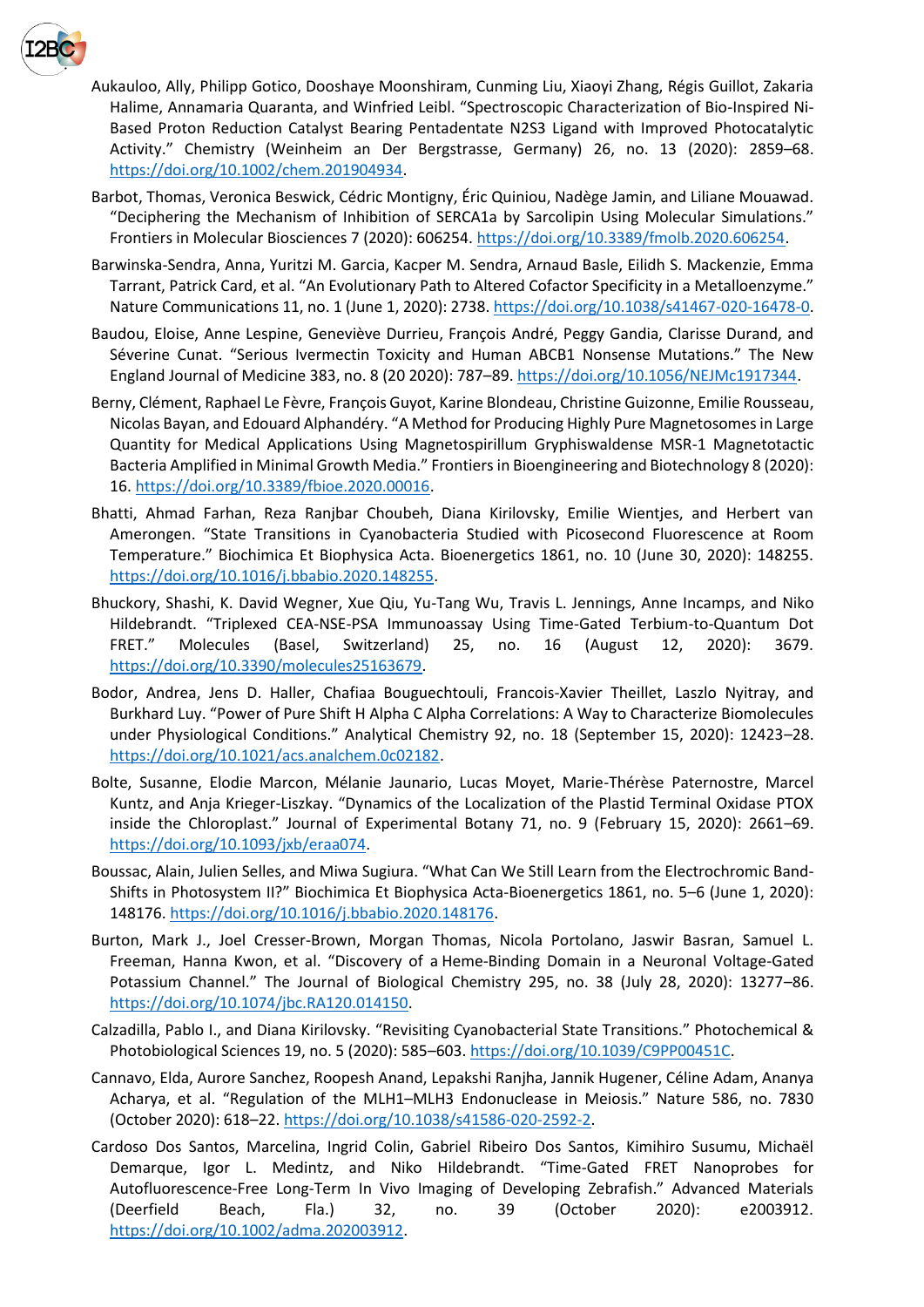

- Cardoso Dos Santos, Marcelina, W. Russ Algar, Igor L. Medintz, and Niko Hildebrandt. "Quantum Dots for Forster Resonance Energy Transfer FRET." Trac-Trends in Analytical Chemistry 125 (April 2020): 115819[. https://doi.org/10.1016/j.trac.2020.115819.](https://doi.org/10.1016/j.trac.2020.115819)
- Carlier, Marie-France. "Actin Self-Assembly: From Filament Structure and Mechanics to Motile and Morphogenetic Processes." Seminars in Cell & Developmental Biology 102 (January 8, 2020): 48–50. [https://doi.org/10.1016/j.semcdb.2020.01.001.](https://doi.org/10.1016/j.semcdb.2020.01.001)
- Chan-Yao-Chong, Maud, Stephanie Marsin, Sophie Quevillon-Cheruel, Dominique Durand, and Tap Ha-Duong. "Structural Ensemble and Biological Activity of DciA Intrinsically Disordered Region." Journal of Structural Biology 212, no. 1 (October 1, 2020): 107573. [https://doi.org/10.1016/j.jsb.2020.107573.](https://doi.org/10.1016/j.jsb.2020.107573)
- Charalambidis, Georgios, Asterios Charisiadis, Sofia Margiola, Athanassios Coutsolelos, Ally Aukauloo, Winfried Leibl, and Annamaria Quaranta. "Efficient Light Activation of a [Ru(Bpy)(Tpy)Cl]+ Catalyst by a Porphyrin Photosensitizer at Small Driving Force." Polyhedron 190 (November 1, 2020): 114775. [https://doi.org/10.1016/j.poly.2020.114775.](https://doi.org/10.1016/j.poly.2020.114775)
- Charpentier, Cyrille, Vjona Cifliku, Joan Goetz, Aline Nonat, Clémence Cheignon, Marcelina Cardoso Dos Santos, Laura Francés-Soriano, Ka-Leung Wong, Loïc J. Charbonnière, and Niko Hildebrandt. "Ultrabright Terbium Nanoparticles for FRET Biosensing and in Situ Imaging of Epidermal Growth Factor Receptors." Chemistry – A European Journal 26, no. 64 (June 5, 2020): 14602–11. [https://doi.org/10.1002/chem.202002007.](https://doi.org/10.1002/chem.202002007)
- Chen, Chi, and Niko Hildebrandt. "Resonance Energy Transfer to Gold Nanoparticles: NSET Defeats FRET." Trac-Trends in Analytical Chemistry 123 (February 2020): 115748. [https://doi.org/10.1016/j.trac.2019.115748.](https://doi.org/10.1016/j.trac.2019.115748)
- Chenebault, Célia, Encarnación Diaz-Santos, Xavier Kammerscheit, Sigrid Görgen, Cristian Ilioaia, Simona Streckaite, Andrew Gall, et al. "A Genetic Toolbox for the New Model Cyanobacterium Cyanothece PCC 7425: A Case Study for the Photosynthetic Production of Limonene." Frontiers in Microbiology 11 (2020): 586601. [https://doi.org/10.3389/fmicb.2020.586601.](https://doi.org/10.3389/fmicb.2020.586601)
- Chevreuil, Maelenn, Lauriane Lecoq, Shishan Wang, Laetitia Gargowitsch, Naïma Nhiri, Eric Jacquet, Thomas Zinn, Sonia Fieulaine, Stéphane Bressanelli, and Guillaume Tresset. "Nonsymmetrical Dynamics of the HBV Capsid Assembly and Disassembly Evidenced by Their Transient Species." The Journal of Physical Chemistry B 124, no. 45 (November 12, 2020): 9987–95. [https://doi.org/10.1021/acs.jpcb.0c05024.](https://doi.org/10.1021/acs.jpcb.0c05024)
- Cortese-Krott, Miriam M., Jerome Santolini, Steve A. Wootton, Alan A. Jackson, and Martin Feelisch. "Oxidative Stress: Eustress and Distress." In The Reactive Species Interactome, edited by H. Sies, 51– 64. London: Academic Press Ltd-Elsevier Science Ltd, 2020. [https://doi.org/10.1016/B978-0-12-](https://doi.org/10.1016/B978-0-12-818606-0.00004-3) [818606-0.00004-3.](https://doi.org/10.1016/B978-0-12-818606-0.00004-3)
- Demay-Drouhard, Paul, H. Y. Vincent Ching, Christophe Decroos, Regis Guillot, Yun Li, Leandro C. Tabares, Clotilde Policar, Helene C. Bertrand, and Sun Un. "Understanding Theg-Tensors of Perchlorotriphenylmethyl and Finland-Type Trityl Radicals." Physical Chemistry Chemical Physics 22, no. 36 (September 28, 2020): 20792–800. [https://doi.org/10.1039/d0cp03626a.](https://doi.org/10.1039/d0cp03626a)
- Dietrich, Christiane, Ines Li de la Sierra-Gallay, Muriel Masi, Eric Girard, Nathalie Dautin, Florence Constantinesco-Becker, Maryelle Tropis, Mamadou Daffé, Herman van Tilbeurgh, and Nicolas Bayan. "The C-Terminal Domain of Corynebacterium Glutamicum Mycoloyltransferase A Is Composed of Five Repeated Motifs Involved in Cell Wall Binding and Stability." Molecular Microbiology 114, no. 1 (July 2020): 1–16. [https://doi.org/10.1111/mmi.14492.](https://doi.org/10.1111/mmi.14492)
- Djediat, Chakib, Kathleen Feilke, Arthur Brochard, Lucie Caramelle, Sandra Kim Tiam, Pierre Sétif, Theo Gauvrit, et al. "Light Stress in Green and Red Planktothrix Strains: The Orange Carotenoid Protein and Its Related Photoprotective Mechanism." Biochimica Et Biophysica Acta. Bioenergetics 1861, no. 4 (April 1, 2020): 148037. [https://doi.org/10.1016/j.bbabio.2019.06.009.](https://doi.org/10.1016/j.bbabio.2019.06.009)
- Ehlén, Åsa, Charlotte Martin, Simona Miron, Manon Julien, François-Xavier Theillet, Virginie Ropars, Gaetana Sessa, et al. "Proper Chromosome Alignment Depends on BRCA2 Phosphorylation by PLK1." Nature Communications 11, no. 1 (April 14, 2020): 1819. [https://doi.org/10.1038/s41467-020-15689-](https://doi.org/10.1038/s41467-020-15689-9) [9.](https://doi.org/10.1038/s41467-020-15689-9)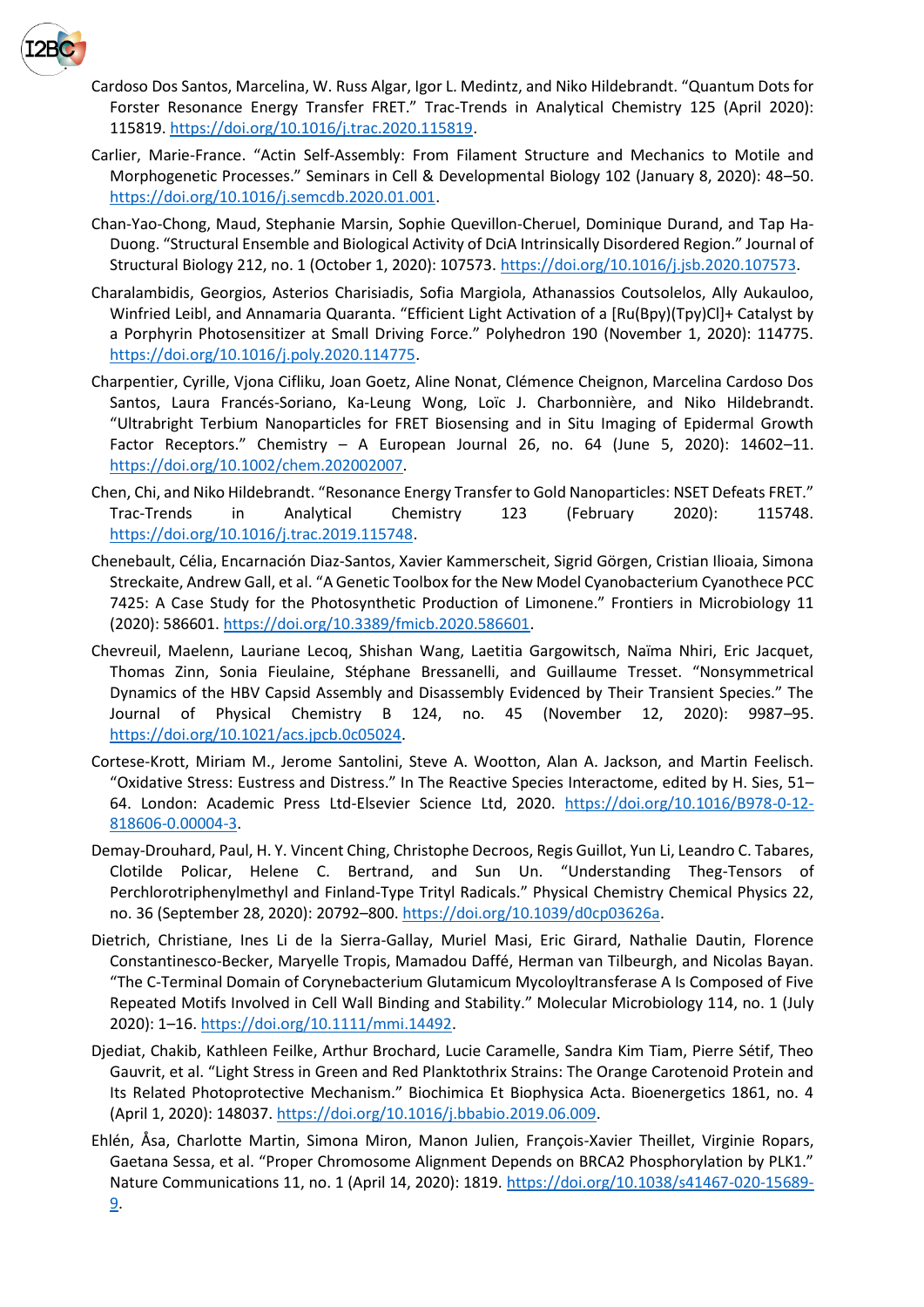

- Fernandez, Maxence, Agathe Urvoas, Pascale Even-Hernandez, Agnès Burel, Cristelle Mériadec, Franck Artzner, Tahar Bouceba, Philippe Minard, Erik Dujardin, and Valérie Marchi. "Hybrid Gold Nanoparticle-Quantum Dot Self-Assembled Nanostructures Driven by Complementary Artificial Proteins." Nanoscale 12, no. 7 (February 20, 2020): 4612–21[. https://doi.org/10.1039/c9nr09987e.](https://doi.org/10.1039/c9nr09987e)
- Fieulaine, Sonia, Martin D. Witte, Christopher S. Theile, Maya Ayach, Hidde L. Ploegh, Isabelle Jupin, and Stéphane Bressanelli. "Turnip Yellow Mosaic Virus Protease Binds Ubiquitin Suboptimally to Fine-Tune Its Deubiquitinase Activity." Journal of Biological Chemistry 295, no. 40 (October 2, 2020): 13769–83. [https://doi.org/10.1074/jbc.RA120.014628.](https://doi.org/10.1074/jbc.RA120.014628)
- Frances-Soriano, Laura, Nicola Peruffo, Marta Maria Natile, and Niko Hildebrandt. "Er3+-to-Dye Energy Transfer in DNA-Coated Core and Core/Shell/Shell Upconverting Nanoparticles with 980 Nm and 808 Nm Excitation of Yb3+ and Nd3+." Analyst 145, no. 7 (April 7, 2020): 2543–53. [https://doi.org/10.1039/c9an02532d.](https://doi.org/10.1039/c9an02532d)
- Geurts, Maxwell M. G., Johannes D. Clausen, Bertrand Arnou, Cédric Montigny, Guillaume Lenoir, Robin A. Corey, Christine Jaxel, et al. "The SERCA Residue Glu340 Mediates Interdomain Communication That Guides Ca2+ Transport." Proceedings of the National Academy of Sciences 117, no. 49 (December 8, 2020): 31114–22[. https://doi.org/10.1073/pnas.2014896117.](https://doi.org/10.1073/pnas.2014896117)
- Gotico, Philipp, Loïc Roupnel, Regis Guillot, Marie Sircoglou, Winfried Leibl, Zakaria Halime, and Ally Aukauloo. "Atropisomeric Hydrogen Bonding Control for CO2 Binding and Enhancement of Electrocatalytic Reduction at Iron Porphyrins." Angewandte Chemie (International Ed. in English) 59, no. 50 (2020): 22451–55[. https://doi.org/10.1002/anie.202010859.](https://doi.org/10.1002/anie.202010859)
- Gotico, Philipp, Zakaria Halime, and Ally Aukauloo. "Recent Advances in Metalloporphyrin-Based Catalyst Design towards Carbon Dioxide Reduction: From Bio-Inspired Second Coordination Sphere Modifications to Hierarchical Architectures." Dalton Transactions 49, no. 8 (February 25, 2020): 2381– 96. [https://doi.org/10.1039/c9dt04709c.](https://doi.org/10.1039/c9dt04709c)
- Guyot, Anne-Cécile, Charlotte Leuxe, Clémence Disdier, Nassima Oumata, Narciso Costa, Gwenaëlle Le Roux, Paloma Fernandez-Varela, et al. "A Small Compound Targeting Prohibitin with Potential Interest for Cognitive Deficit Rescue in Aging Mice and Tau Pathology Treatment." Scientific Reports 10, no. 1 (January 24, 2020): 1143. [https://doi.org/10.1038/s41598-020-57560-3.](https://doi.org/10.1038/s41598-020-57560-3)
- Habersetzer, Johann, Mohamed Debbah, Marie-Laure Fogeron, Anja Böckmann, Stéphane Bressanelli, and Sonia Fieulaine. "In Vitro Translation of Virally-Encoded Replication Polyproteins to Recapitulate Polyprotein Maturation Processes." Protein Expression and Purification 175 (November 2020): 105694[. https://doi.org/10.1016/j.pep.2020.105694.](https://doi.org/10.1016/j.pep.2020.105694)
- Hallaj, Tooba, Mohammad Amjadi, Xue Qiu, Kimihiro Susumu, Igor Medintz, and Niko Hildebrandt. "Terbium–To–Quantum Dot Förster Resonance Energy Transfer for Homogeneous and Sensitive Detection of Histone Methyltransferase Activity." Nanoscale 12, no. 25 (June 18, 2020): 13719–30. [https://doi.org/10.1039/D0NR03383A.](https://doi.org/10.1039/D0NR03383A)
- Harris, Dvir, Fernando Muzzopappa, Fabian Glaser, Adjélé Wilson, Diana Kirilovsky, and Noam Adir. "Structural Dynamics in the C Terminal Domain Homolog of Orange Carotenoid Protein Reveals Residues Critical for Carotenoid Uptake." Biochimica et Biophysica Acta (BBA) - Bioenergetics 1861, no. 8 (August 1, 2020): 148214. [https://doi.org/10.1016/j.bbabio.2020.148214.](https://doi.org/10.1016/j.bbabio.2020.148214)
- Huang, Dong-Liang, Cédric Montigny, Yong Zheng, Veronica Beswick, Ying Li, Xiu-Xiu Cao, Thomas Barbot, et al. "Chemical Synthesis of Native S-Palmitoylated Membrane Proteins through Removable-Backbone-Modification-Assisted Ser/Thr Ligation." Angewandte Chemie International Edition 59, no. 13 (2020): 5178–84. [https://doi.org/https://doi.org/10.1002/anie.201914836.](https://doi.org/https:/doi.org/10.1002/anie.201914836)
- Ifuku, Kentaro, Anja Krieger-Liszkay, Ko Noguchi, and Yuji Suzuki. "Editorial: O2 and ROS Metabolisms in Photosynthetic Organisms." Frontiers in Plant Science 11 (2020): 618550. [https://doi.org/10.3389/fpls.2020.618550.](https://doi.org/10.3389/fpls.2020.618550)
- Ithurbide, Solenne, Geneviève Coste, Johnny Lisboa, Nicolas Eugénie, Esma Bentchikou, Claire Bouthier de la Tour, Dominique Liger, et al. "Natural Transformation in Deinococcus Radiodurans: A Genetic Analysis Reveals the Major Roles of DprA, DdrB, RecA, RecF, and RecO Proteins." Frontiers in Microbiology 11 (2020): 1253[. https://doi.org/10.3389/fmicb.2020.01253.](https://doi.org/10.3389/fmicb.2020.01253)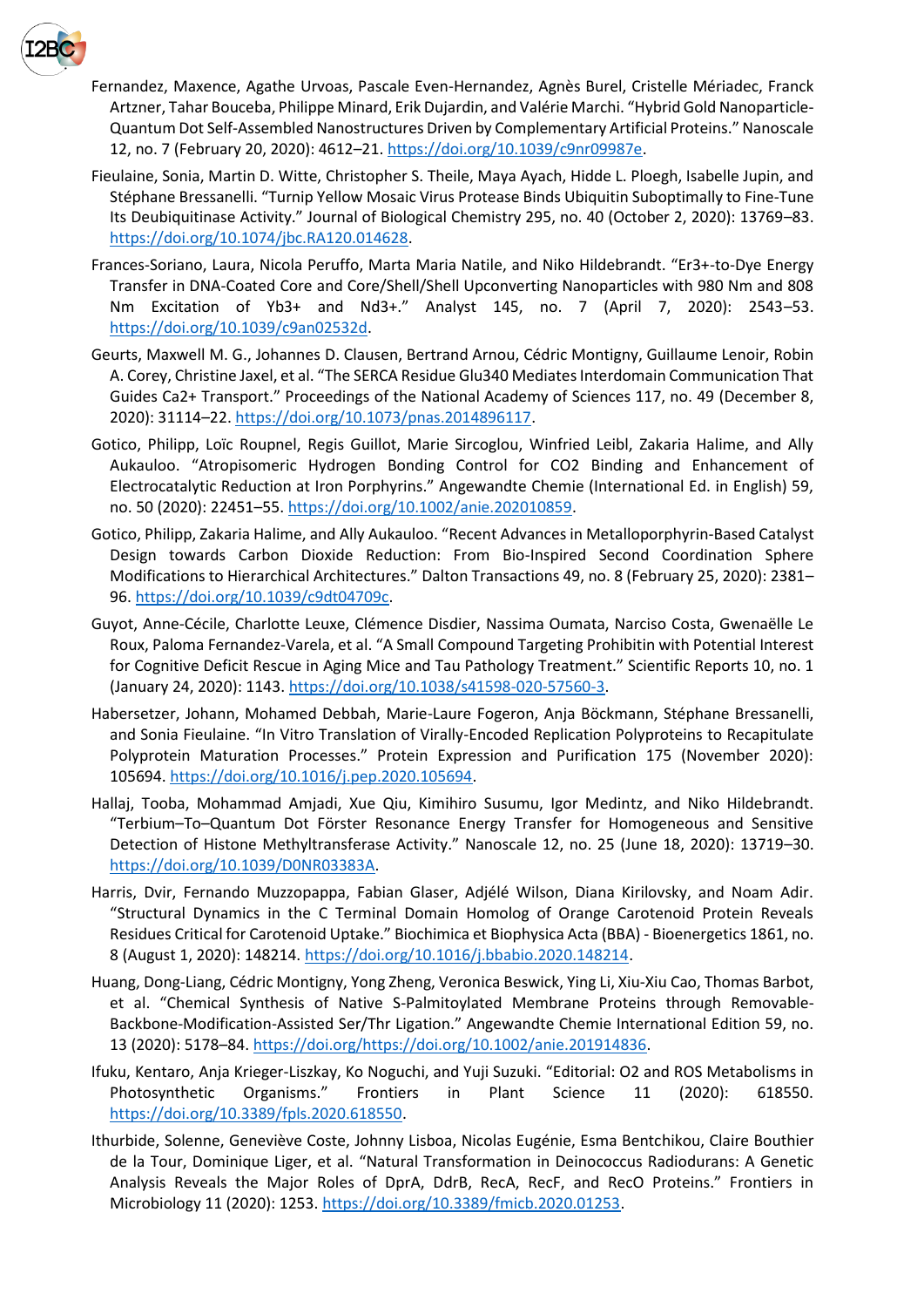

- Julien, Manon, Chafiaa Bouguechtouli, Ania Alik, Rania Ghouil, Sophie Zinn-Justin, and François-Xavier Theillet. "Multiple Site-Specific Phosphorylation of IDPs Monitored by NMR." Methods in Molecular Biology (Clifton, N.J.) 2141 (2020): 793-817[. https://doi.org/10.1007/978-1-0716-0524-0\\_41.](https://doi.org/10.1007/978-1-0716-0524-0_41)
- Julien, Manon, Simona Miron, Aura Carreira, François-Xavier Theillet, and Sophie Zinn-Justin. "1H, 13C and 15N Backbone Resonance Assignment of the Human BRCA2 N-Terminal Region." Biomolecular NMR Assignments 14, no. 1 (January 3, 2020): 79–85. [https://doi.org/10.1007/s12104-019-09924-8.](https://doi.org/10.1007/s12104-019-09924-8)
- Kariyawasam, Kalani, Thibault Di Meo, Fabien Hammerer, Marie Valerio‐Lepiniec, Giuseppe Sciortino, Jean-Didier Maréchal, Philippe Minard, Jean-Pierre Mahy, Agathe Urvoas, and Rémy Ricoux. "An Artificial Hemoprotein with Inducible Peroxidase- and Monooxygenase-Like Activities." Chemistry – A European Journal 26, no. 65 (2020): 14929–37. [https://doi.org/https://doi.org/10.1002/chem.202002434.](https://doi.org/https:/doi.org/10.1002/chem.202002434)
- Katava, M., M. Marchi, D. Madern, M. Sztucki, M. Maccarini, and F. Sterpone. "Temperature Unmasks Allosteric Propensity in a Thermophilic Malate Dehydrogenase via Dewetting and Collapse." The Journal of Physical Chemistry B 124, no. 6 (February 13, 2020): 1001–8. [https://doi.org/10.1021/acs.jpcb.9b10776.](https://doi.org/10.1021/acs.jpcb.9b10776)
- Knossow, Marcel, Valérie Campanacci, Liza Ammar Khodja, and Benoît Gigant. "The Mechanism of Tubulin Assembly into Microtubules: Insights from Structural Studies." IScience 23, no. 9 (August 29, 2020): 101511[. https://doi.org/10.1016/j.isci.2020.101511.](https://doi.org/10.1016/j.isci.2020.101511)
- Krieger-Liszkay, Anja, Ginga Shimakawa, and Pierre Setif. "Role of the Two PsaE Isoforms on O-2 Reduction at Photosystem I in Arabidopsis Thaliana." Biochimica Et Biophysica Acta-Bioenergetics 1861, no. 1 (January 1, 2020): 148089. [https://doi.org/10.1016/j.bbabio.2019.148089.](https://doi.org/10.1016/j.bbabio.2019.148089)
- Labrador-Páez, Lucía, Carlos Mingoes, Francisco Jaque, Patricia Haro-González, Hervé Bazin, Jurriaan M. Zwier, Daniel Jaque, and Niko Hildebrandt. "PH Dependence of Water Anomaly Temperature Investigated by Eu(III) Cryptate Luminescence." Analytical and Bioanalytical Chemistry 412, no. 1 (2020): 73–80. [https://doi.org/10.1007/s00216-019-02215-0.](https://doi.org/10.1007/s00216-019-02215-0)
- Lafosse, Marine, Elise Cartier, Kathleen Solmont, Julie Rivollier, Djamille Azazna, Pierre Thuéry, Yves Boulard, et al. "Clickable Bambusurils to Access Multivalent Architectures." Organic Letters 22, no. 8 (April 3, 2020): 3099–3103. [https://doi.org/10.1021/acs.orglett.0c00856.](https://doi.org/10.1021/acs.orglett.0c00856)
- Lallemand, François, Sophie Vacher, Leanne de Koning, Ambre Petitalot, Adrien Briaux, Keltouma Driouch, Céline Callens, et al. "The High Protein Expression of FOXO3, but Not That of FOXO1, Is Associated with Markers of Good Prognosis." Scientific Reports 10, no. 1 (April 24, 2020): 6920. [https://doi.org/10.1038/s41598-020-63895-8.](https://doi.org/10.1038/s41598-020-63895-8)
- Lambert, Sarah, Valerie Borde, Jean-Baptiste Charbonnier, Francoise Dantzer, Olivier Espeli, Josee Guirouilh-Barbat, Bertrand Llorente, Gaelle Legube, Marie-Noelle Prioleau, and Pablo Radicella. "From molecular mechanisms to clinical applications. The essentials of the Replication- Repair-Recombination 2019 Symposium." Bulletin Du Cancer 107, no. 2 (February 2020): 283–87. [https://doi.org/10.1016/j.bulcan.2020.01.003.](https://doi.org/10.1016/j.bulcan.2020.01.003)
- Ledesma-Garcia, Laura, Jordhan Thuillier, Armando Guzman-Espinola, Imke Ensinck, Inès Li de la Sierra-Gallay, Noureddine Lazar, Magali Aumont-Nicaise, et al. "Molecular Dissection of Pheromone Selectivity in the Competence Signaling System ComRS of Streptococci." Proceedings of the National Academy of Sciences of the United States of America 117, no. 14 (March 20, 2020): 7745–54. [https://doi.org/10.1073/pnas.1916085117.](https://doi.org/10.1073/pnas.1916085117)
- Leger, Corentin, Akram Yahia-Ammar, Kimihiro Susumu, Igor L. Medintz, Agathe Urvoas, Marie Valerio-Lepiniec, Philippe Minard, and Niko Hildebrandt. "Picomolar Biosensing and Conformational Analysis Using Artificial Bidomain Proteins and Terbium–To–Quantum Dot Förster Resonance Energy Transfer." ACS Nano 14, no. 5 (March 27, 2020): 5956–67[. https://doi.org/10.1021/acsnano.0c01410.](https://doi.org/10.1021/acsnano.0c01410)
- Li de la Sierra-Gallay, Ines, Mathilde Belnou, Beatrice Chambraud, Melanie Genet, Herman van Tilbeurgh, Magali Aumont-Nicaise, Michel Desmadril, Etienne-Emile Baulieu, Yves Jacquot, and Cillian Byrne. "Bioinspired Hybrid Fluorescent Ligands for the FK1 Domain of FKBP52." Journal of Medicinal Chemistry 63, no. 18 (September 24, 2020): 10330–38. [https://doi.org/10.1021/acs.jmedchem.0c00825.](https://doi.org/10.1021/acs.jmedchem.0c00825)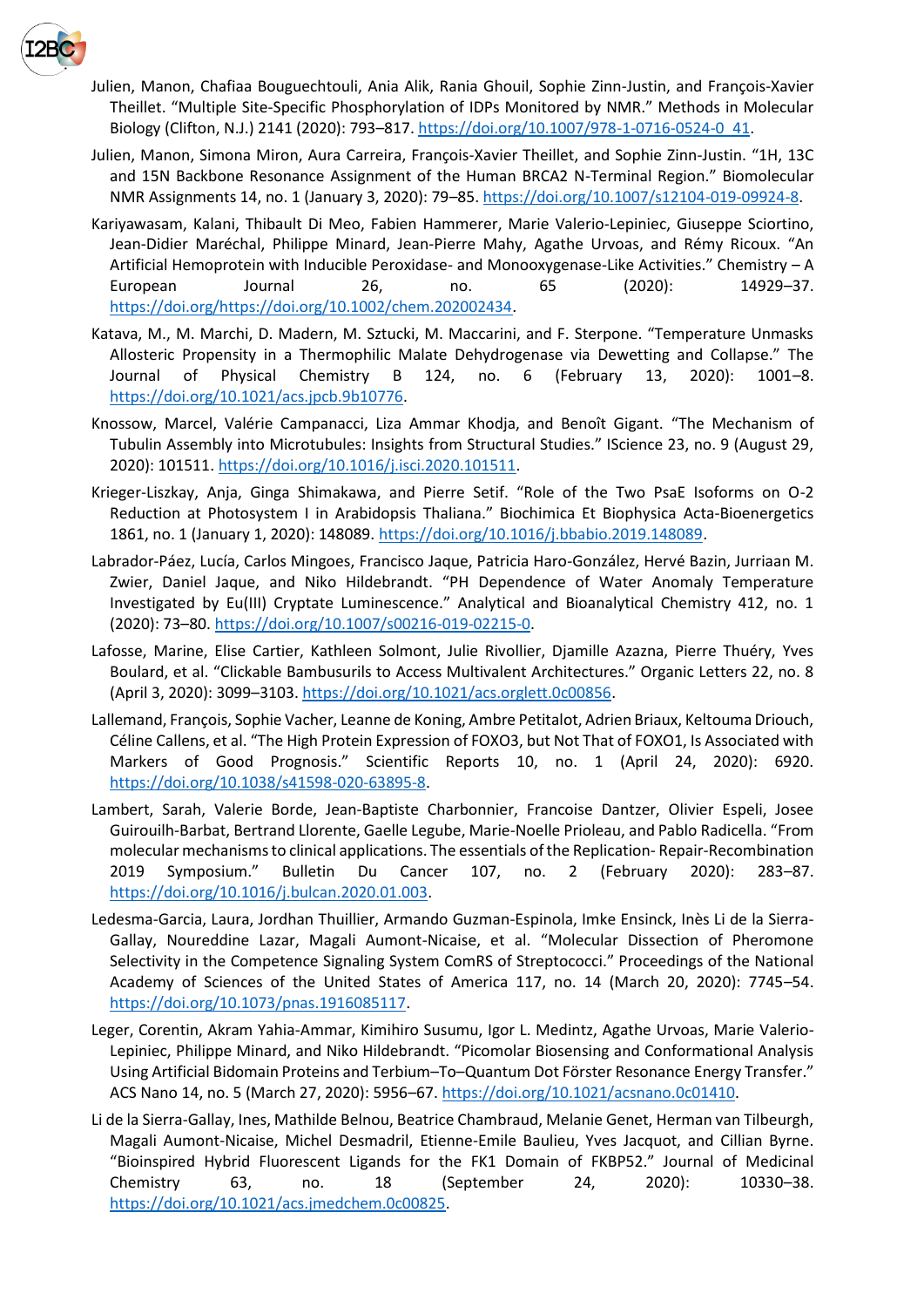

- Llansola-Portoles, Manuel J., Fei Li, Pengqi Xu, Simona Streckaite, Cristian Ilioaia, Chunhong Yang, Andrew Gall, Andrew A. Pascal, Roberta Croce, and Bruno Robert. "Tuning Antenna Function through Hydrogen Bonds to Chlorophyll a." Biochimica Et Biophysica Acta. Bioenergetics 1861, no. 4 (2020): 148078. [https://doi.org/10.1016/j.bbabio.2019.148078.](https://doi.org/10.1016/j.bbabio.2019.148078)
- Long, Thavy, Mélanie Alberich, François André, Cécile Menez, Roger K. Prichard, and Anne Lespine. "The Development of the Dog Heartworm Is Highly Sensitive to Sterols Which Activate the Orthologue of the Nuclear Receptor DAF-12." Scientific Reports 10, no. 1 (July 8, 2020): 11207. [https://doi.org/10.1038/s41598-020-67466-9.](https://doi.org/10.1038/s41598-020-67466-9)
- López de Los Santos, Yossef, David N. Bernard, Philippe Egesborg, Myriam Létourneau, Clara Lafortune, Matthew J. Cuneo, Agathe Urvoas, et al. "Binding of a Soluble Meso-Tetraarylporphyrin to Human Galectin-7 Induces Oligomerization and Modulates Its Pro-Apoptotic Activity." Biochemistry 59, no. 48 (November 24, 2020): 4591–4600[. https://doi.org/10.1021/acs.biochem.0c00736.](https://doi.org/10.1021/acs.biochem.0c00736)
- Ltd, The Company of Biologists. "First Person Julien Pernier." Journal of Cell Science 133, no. 18 (September 15, 2020). [https://doi.org/10.1242/jcs.253930.](https://doi.org/10.1242/jcs.253930)
- Lyons, Joseph A., Milena Timcenko, Thibaud Dieudonne, Guillaume Lenoir, and Poul Nissen. "ATPases: How an Old Dog Learnt New Tricks - Structure and Mechanism of Lipid Flippases." Current Opinion in Structural Biology 63 (August 2020): 65–73[. https://doi.org/10.1016/j.sbi.2020.04.001.](https://doi.org/10.1016/j.sbi.2020.04.001)
- Marcelot, Agathe, Howard J. Worman, and Sophie Zinn-Justin. "Protein Structural and Mechanistic Basis of Progeroid Laminopathies." The FEBS Journal, August 16, 2020. [https://doi.org/10.1111/febs.15526.](https://doi.org/10.1111/febs.15526)
- Maréchal, Amandine, Jing-Yang Xu, Naho Genko, Andrew M. Hartley, Francis Haraux, Brigitte Meunier, and Peter R. Rich. "A Common Coupling Mechanism for A-Type Heme-Copper Oxidases from Bacteria to Mitochondria." Proceedings of the National Academy of Sciences of the United States of America 117, no. 17 (April 28, 2020): 9349–55. [https://doi.org/10.1073/pnas.2001572117.](https://doi.org/10.1073/pnas.2001572117)
- Margulis, Ketty, Hagit Zer, Hagar Lis, Hanan Schoffman, Omer Murik, Ginga Shimakawa, Anja Krieger-Liszkay, and Nir Keren. "Over Expression of the Cyanobacterial Pgr5-Homologue Leads to Pseudoreversion in a Gene Coding for a Putative Esterase in Synechocystis 6803." Life (Basel, Switzerland) 10, no. 9 (September 3, 2020): 174. [https://doi.org/10.3390/life10090174.](https://doi.org/10.3390/life10090174)
- Marichal, Laurent, Geraldine Klein, Jean Armengaud, Yves Boulard, Stephane Chedin, Jean Labarre, Serge Pin, Jean-Philippe Renault, and Jean-Christophe Aude. "Protein Corona Composition of Silica Nanoparticles in Complex Media: Nanoparticle Size Does Not Matter." Nanomaterials 10, no. 2 (February 2020): 240[. https://doi.org/10.3390/nano10020240.](https://doi.org/10.3390/nano10020240)
- Marichal, Laurent, Jeril Degrouard, Anouchka Gatin, Nolwenn Raffray, Jean-Christophe Aude, Yves Boulard, Sophie Combet, et al. "From Protein Corona to Colloidal Self-Assembly: The Importance of Protein Size in Protein-Nanoparticle Interactions." Langmuir: The ACS Journal of Surfaces and Colloids 36, no. 28 (July 21, 2020): 8218–30. [https://doi.org/10.1021/acs.langmuir.0c01334.](https://doi.org/10.1021/acs.langmuir.0c01334)
- Mezzetti, Alberto. "Photobiological Systems Studied by Time-Resolved Infrared Spectroscopy (2015- 2018)." In Photochemistry, Vol 47, edited by A. Albini and S. Protti, 47:159–95. Cambridge: Royal Soc Chemistry, 2020. [https://doi.org/10.1039/9781788016520-00159.](https://doi.org/10.1039/9781788016520-00159)
- Mortaji, Lamya El, Alejandro Tejada-Arranz, Aline Rifflet, Ivo G. Boneca, Gérard Pehau-Arnaudet, J. Pablo Radicella, Stéphanie Marsin, and Hilde De Reuse. "A Peptide of a Type I Toxin−antitoxin System Induces Helicobacter Pylori Morphological Transformation from Spiral Shape to Coccoids." Proceedings of the National Academy of Sciences 117, no. 49 (December 8, 2020): 31398–409. [https://doi.org/10.1073/pnas.2016195117.](https://doi.org/10.1073/pnas.2016195117)
- Muzzopappa, Fernando, and Diana Kirilovsky. "Changing Color for Photoprotection: The Orange Carotenoid Protein." Trends in Plant Science 25, no. 1 (January 2020): 92–104. [https://doi.org/10.1016/j.tplants.2019.09.013.](https://doi.org/10.1016/j.tplants.2019.09.013)
- Nadaradjane, Aravindan Arun, Chloé Quignot, Seydou Traoré, Jessica Andreani, and Raphaël Guerois. "Docking Proteins and Peptides under Evolutionary Constraints in Critical Assessment of PRediction of Interactions Rounds 38 to 45." Proteins: Structure, Function, and Bioinformatics 88, no. 8 (2020): 986– 98. [https://doi.org/https://doi.org/10.1002/prot.25857.](https://doi.org/https:/doi.org/10.1002/prot.25857)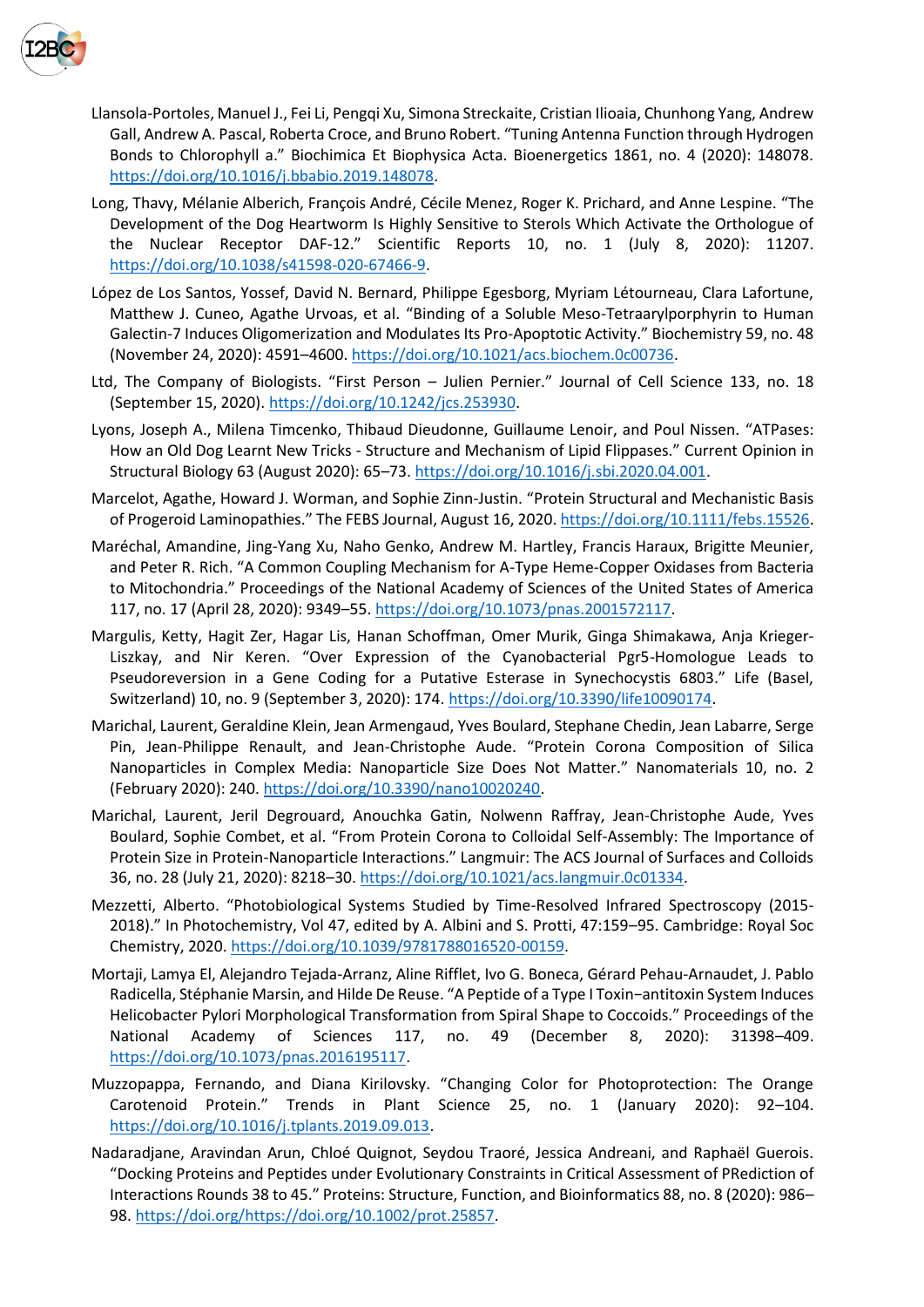

- O'Brien, Darragh P., Alexis Voegele, Dorothee Raoux-Barbot, Marilyne Davi, Sara Cannella, Thibaut Douche, Mariette Matondo, et al. "Disorder-To-Order Transitions and Post-Translational Acylation Control the Folding and Activity of the Bordetella Pertussis CyaA Toxin." Biophysical Journal 118, no. 3 (February 7, 2020): 197A-197A.
- Omrane, Mohyeddine, Amanda Souza Camara, Cyntia Taveneau, Nassima Benzoubir, Thibault Tubiana, Jinchao Yu, Raphaël Guérois, et al. "Septin 9 Has Two Polybasic Domains Critical to Septin Filament Assembly and Golgi Integrity." IScience 13 (May 22, 2020): 138–53. [https://doi.org/10.1016/j.isci.2019.02.015.](https://doi.org/10.1016/j.isci.2019.02.015)
- Patel, Jully, Xiaojiao Yuan, Stéphanie Mendes Marinho, Winfried Leibl, Hynd Remita, and Ally Aukauloo. "Visible Light-Driven Simultaneous Water Oxidation and Quinone Reduction by a Nano-Structured Conjugated Polymer without Co-Catalysts." Chemical Science 11, no. 28 (July 28, 2020): 7324–28. [https://doi.org/10.1039/d0sc02122a.](https://doi.org/10.1039/d0sc02122a)
- Petit, Pauline C. M., Olivier Pible, Valérie Van Eesbeeck, Claude Alban, Gérard Steinmetz, Mohamed Mysara, Pieter Monsieurs, Jean Armengaud, and Corinne Rivasseau. "Direct Meta-Analyses Reveal Unexpected Microbial Life in the Highly Radioactive Water of an Operating Nuclear Reactor Core." Microorganisms 8, no. 12 (November 25, 2020): E1857. [https://doi.org/10.3390/microorganisms8121857.](https://doi.org/10.3390/microorganisms8121857)
- Phongsavanh, Xaysongkhame, Noha Al-Qatabi, Mohammed Samer Shaban, Fawzi Khoder-Agha, Merwan El Asri, Martine Comisso, Raphaël Guérois, and Marc Mirande. "How HIV-1 Integrase Associates with Human Mitochondrial Lysyl-TRNA Synthetase." Viruses 12, no. 10 (2020): 1202. [https://doi.org/10.3390/v12101202.](https://doi.org/10.3390/v12101202)
- Polyzois, Alexandros, Diana Kirilovsky, Thi-Hanh Dufat, and Sylvie Michel. "Effects of Modification of Light Parameters on the Production of Cryptophycin, Cyanotoxin with Potent Anticancer Activity, in Nostoc Sp." Toxins 12, no. 12 (December 21, 2020): 809. [https://doi.org/10.3390/toxins12120809.](https://doi.org/10.3390/toxins12120809)
- Postic, Guillaume, Julien Marcoux, Victor Reys, Jessica Andreani, Yves Vandenbrouck, Marie-Pierre Bousquet, Emmanuelle Mouton-Barbosa, et al. "Probing Protein Interaction Networks by Combining MS-Based Proteomics and Structural Data Integration." Journal of Proteome Research 19, no. 7 (July 2020): 2807–20. [https://doi.org/10.1021/acs.jproteome.0c00066.](https://doi.org/10.1021/acs.jproteome.0c00066)
- Rahman, Md Maminur, Mohiuddin Mohiuddin, Islam Shamima Keka, Kousei Yamada, Masataka Tsuda, Hiroyuki Sasanuma, Jessica Andreani, et al. "Genetic Evidence for the Involvement of Mismatch Repair Proteins, PMS2 and MLH3, in a Late Step of Homologous Recombination." The Journal of Biological Chemistry 295, no. 51 (December 18, 2020): 17460–75. [https://doi.org/10.1074/jbc.RA120.013521.](https://doi.org/10.1074/jbc.RA120.013521)
- Roach, Thomas, Chae Sun Na, Wolfgang Stöggl, and Anja Krieger-Liszkay. "The Non-Photochemical Quenching Protein LHCSR3 Prevents Oxygen-Dependent Photoinhibition in Chlamydomonas Reinhardtii." Journal of Experimental Botany 71, no. 9 (May 9, 2020): 2650–60. [https://doi.org/10.1093/jxb/eraa022.](https://doi.org/10.1093/jxb/eraa022)
- Romero, Stéphane, Christophe Le Clainche, and Alexis M. Gautreau. "Actin Polymerization Downstream of Integrins: Signaling Pathways and Mechanotransduction." The Biochemical Journal 477, no. 1 (January 17, 2020): 1–21. [https://doi.org/10.1042/BCJ20170719.](https://doi.org/10.1042/BCJ20170719)
- Rucheton, Benoit, Claude Jardel, Sandrine Filaut, Maria del Mar Amador, Thierry Maisonobe, Isabelle Serre, Norma Beatriz Romero, Sarah Leonard-Louis, Francis Haraux, and Anne Lombès. "Homoplasmic Deleterious MT-ATP6/8 Mutations in Adult Patients." Mitochondrion 55 (November 1, 2020): 64–77. [https://doi.org/10.1016/j.mito.2020.08.004.](https://doi.org/10.1016/j.mito.2020.08.004)
- Rump, Airi, Olli Pekka Smolander, Sirje Rüütel Boudinot, Jean M. Kanellopoulos, and Pierre Boudinot. "Evolutionary Origin of the P2X7 C-Ter Region: Capture of an Ancient Ballast Domain by a P2X4-Like Gene in Ancient Jawed Vertebrates." Frontiers in Immunology 11 (2020): 113. [https://doi.org/10.3389/fimmu.2020.00113.](https://doi.org/10.3389/fimmu.2020.00113)
- Sanchez, Aurore, Céline Adam, Felix Rauh, Yann Duroc, Lepakshi Ranjha, Bérangère Lombard, Xiaojing Mu, et al. "Exo1 Recruits Cdc5 Polo Kinase to MutLγ to Ensure Efficient Meiotic Crossover Formation." Proceedings of the National Academy of Sciences of the United States of America 117, no. 48 (December 1, 2020): 30577–88[. https://doi.org/10.1073/pnas.2013012117.](https://doi.org/10.1073/pnas.2013012117)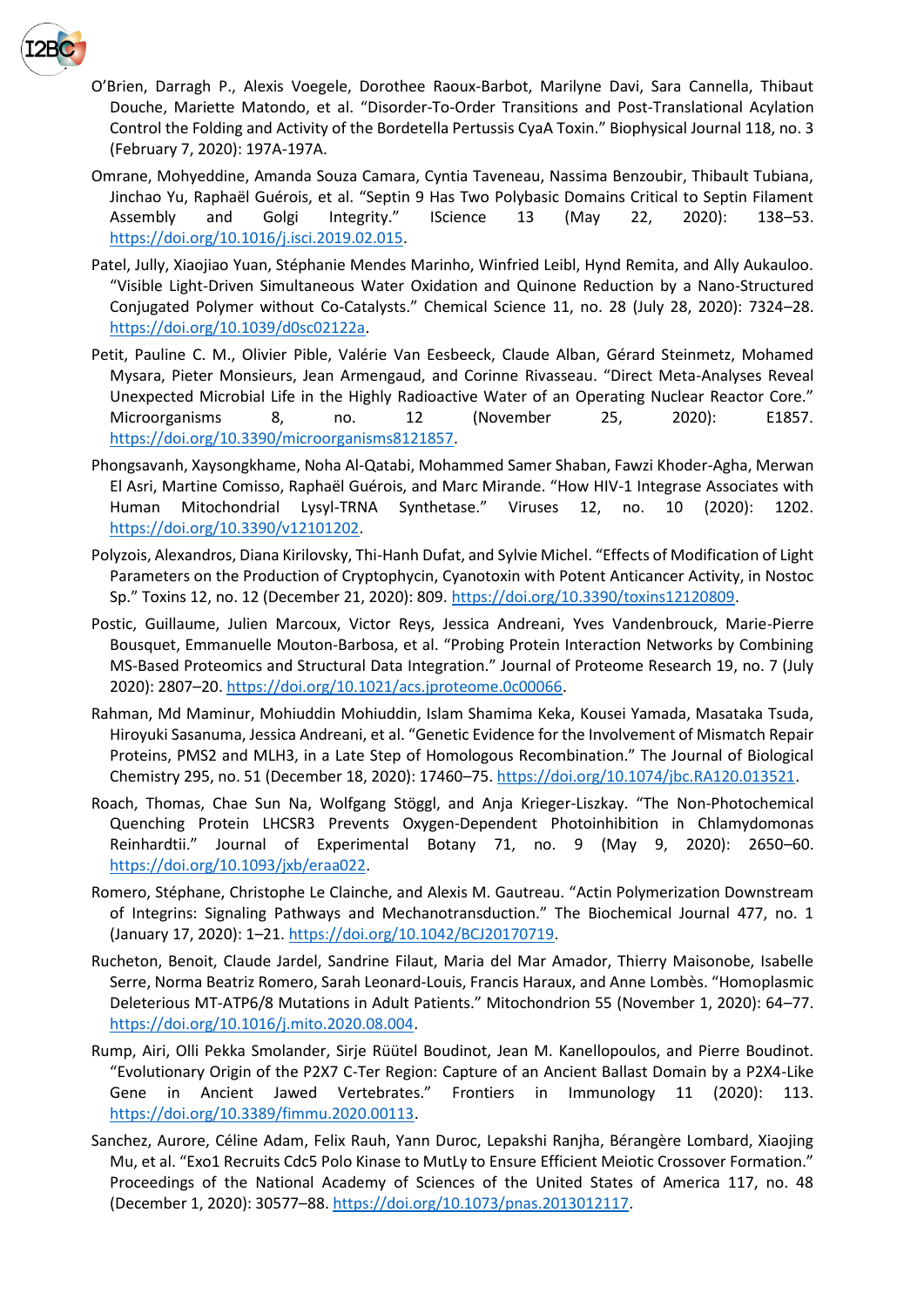

- Sanchez-Guzman, Daniel, Gaël Giraudon--Colas, Laurent Marichal, Yves Boulard, Frank Wien, Jéril Degrouard, Armelle Baeza-Squiban, Serge Pin, Jean Philippe Renault, and Stéphanie Devineau. "In Situ Analysis of Weakly Bound Proteins Reveals Molecular Basis of Soft Corona Formation." ACS Nano 14, no. 7 (July 28, 2020): 9073–88. [https://doi.org/10.1021/acsnano.0c04165.](https://doi.org/10.1021/acsnano.0c04165)
- Sétif, Pierre, Ginga Shimakawa, Anja Krieger-Liszkay, and Chikahiro Miyake. "Identification of the Electron Donor to Flavodiiron Proteins in Synechocystis Sp. PCC 6803 by in Vivo Spectroscopy." Biochimica Et Biophysica Acta. Bioenergetics 1861, no. 10 (July 2, 2020): 148256. [https://doi.org/10.1016/j.bbabio.2020.148256.](https://doi.org/10.1016/j.bbabio.2020.148256)
- Shchegravina, Ekaterina S., Elena V. Svirshchevskaya, Sebastien Combes, Diane Allegro, Pascale Barbier, Benoit Gigant, Paloma F. Varela, et al. "Discovery of Dihydrofuranoallocolchicinoids - Highly Potent Antimitotic Agents with Low Acute Toxicity." European Journal of Medicinal Chemistry 207 (December 1, 2020): 112724. https://doi.org/10.1016/j.ejmech.2020.112724.
- Shenoy, Jayakrishna, Nadia El Mammeri, Antoine Dutour, Melanie Berbon, Ahmad Saad, Alons Lends, Estelle Morvan, et al. "Structural Dissection of Amyloid Aggregates of TDP-43 and Its C-Terminal Fragments TDP-35 and TDP-16." Febs Journal 287, no. 12 (2020): 2449–67. [https://doi.org/10.1111/febs.15159.](https://doi.org/10.1111/febs.15159)
- Shimakawa, Ginga, Pierre Sétif, and Anja Krieger-Liszkay. "Near-Infrared in Vivo Measurements of Photosystem I and Its Lumenal Electron Donors with a Recently Developed Spectrophotometer." Photosynthesis Research 144, no. 1 (March 18, 2020): 63–72. [https://doi.org/10.1007/s11120-020-](https://doi.org/10.1007/s11120-020-00733-y) [00733-y.](https://doi.org/10.1007/s11120-020-00733-y)
- Shimakawa, Ginga, Thomas Roach, and Anja Krieger-Liszkay. "Changes in Photosynthetic Electron Transport during Leaf Senescence in Two Barley Varieties Grown in Contrasting Growth Regimes." Plant & Cell Physiology 61, no. 11 (September 4, 2020): 1986–94. [https://doi.org/10.1093/pcp/pcaa114.](https://doi.org/10.1093/pcp/pcaa114)
- Steunou, Anne Soisig, Marion Babot, Marie-Line Bourbon, Reem Tambosi, Anne Durand, Sylviane Liotenberg, Anja Krieger‐Liszkay, Yoshiharu Yamaichi, and Soufian Ouchane. "Additive Effects of Metal Excess and Superoxide, a Highly Toxic Mixture in Bacteria." Microbial Biotechnology 13, no. 5 (2020): 1515–29. [https://doi.org/https://doi.org/10.1111/1751-7915.13589.](https://doi.org/https:/doi.org/10.1111/1751-7915.13589)
- Streckaite, Simona, Mindaugas Macernis, Fei Li, Eliska Kuthanova Trskova, Radek Litvin, Chunhong Yang, Andrew A. Pascal, Leonas Valkunas, Bruno Robert, and Manuel J. Llansola-Portoles. "Modeling Dynamic Conformations of Organic Molecules: Alkyne Carotenoids in Solution." Journal of Physical Chemistry A 124, no. 14 (April 9, 2020): 2792–2801. [https://doi.org/10.1021/acs.jpca.9b11536.](https://doi.org/10.1021/acs.jpca.9b11536)
- Takedachi, A., E. Despras, S. Scaglione, R. Guérois, J. H. Guervilly, M. Blin, S. Audebert, et al. "SLX4 Interacts with RTEL1 to Prevent Transcription-Mediated DNA Replication Perturbations." Nature Structural & Molecular Biology 27, no. 5 (May 2020): 438–49. [https://doi.org/10.1038/s41594-020-](https://doi.org/10.1038/s41594-020-0419-3) [0419-3.](https://doi.org/10.1038/s41594-020-0419-3)
- Tanaka, Kenya, Ginga Shimakawa, and Shuji Nakanishi. "Time-of-Day-Dependent Responses of Cyanobacterial Cellular Viability against Oxidative Stress." Scientific Reports 10, no. 1 (November 18, 2020): 20029. [https://doi.org/10.1038/s41598-020-77141-8.](https://doi.org/10.1038/s41598-020-77141-8)
- Ueno, Yoshifumi, Ginga Shimakawa, Shimpei Aikawa, Chikahiro Miyake, and Seiji Akimoto. "Photoprotection Mechanisms under Different CO2 Regimes during Photosynthesis in a Green Alga Chlorella Variabilis." Photosynthesis Research 144, no. 3 (June 1, 2020): 397–407. [https://doi.org/10.1007/s11120-020-00757-4.](https://doi.org/10.1007/s11120-020-00757-4)
- Verzini, Silvia, Maliha Shah, Francois-Xavier Theillet, Adam Belsom, Jan Bieschke, Erich E. Wanker, Juri Rappsilber, Andres Binolfi, and Philipp Selenko. "Megadalton-Sized Dityrosine Aggregates of α-Synuclein Retain High Degrees of Structural Disorder and Internal Dynamics." Journal of Molecular Biology 432, no. 24 (December 4, 2020): 166689. [https://doi.org/10.1016/j.jmb.2020.10.023.](https://doi.org/10.1016/j.jmb.2020.10.023)
- Vigouroux, Armelle, Jeanne Dore, Loic Marty, Magali Aumont-Nicaise, Pierre Legrand, Yves Dessaux, Ludovic Vial, and Solange Moréra. "Import Pathways of the Mannityl-Opines into the Bacterial Pathogen Agrobacterium Tumefaciens: Structural, Affinity and in Vivo Approaches." The Biochemical Journal 477 (2020): 615–28. [https://doi.org/10.1042/BCJ20190886.](https://doi.org/10.1042/BCJ20190886)